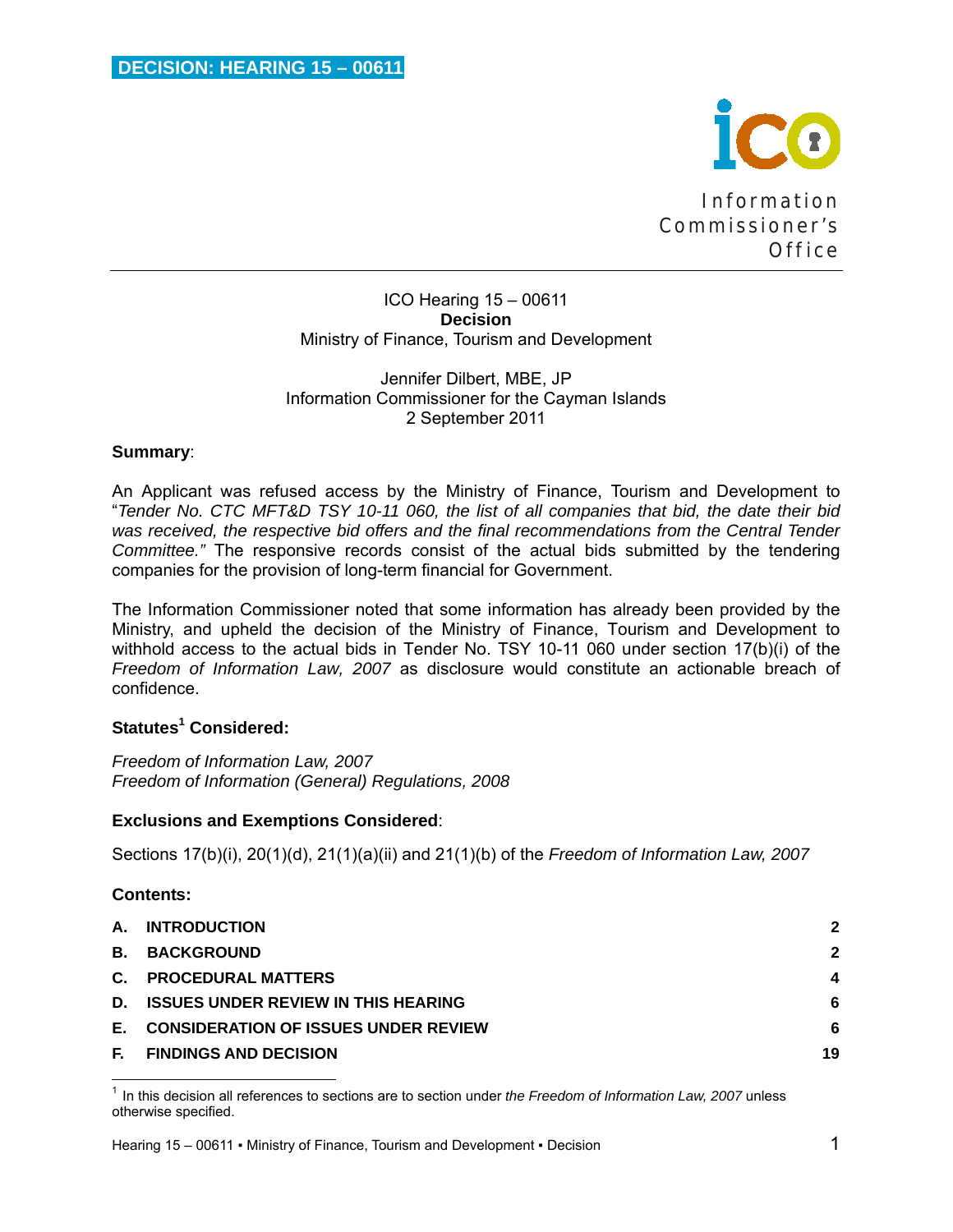# **A. INTRODUCTION**

- [1] On 27 October 2010, the Applicant made an FOI request to the Ministry of Finance, Tourism and Development (the "Ministry") for records relating to "*Tender No. CTC MFT&D TSY 10-11 060, the list of all companies that bid, the date their bid was received, the respective bid offers and the final recommendations from the Central Tender Committee."*
- [2] On 26 November 2010, the Ministry responded to the Applicant, deferring access to the responsive records under section 11(2)(c), arguing that it would be contrary to the public interest to release the records since doing so would prejudice "an Offering Memorandum being made" and would undermine the Government's bargaining position, and adding that "once the negotiations have been completed, we will release the requested minutes for your perusal."
- [3] Following a request from the Applicant, on 20 January 2011 the Chief Officer carried out an Internal Review in which the initial decision to defer access under section 11(2)(c) was upheld.
- [4] On 17 February 2011, the Applicant appealed the request to the Information Commissioner's Office ("ICO"). As a result of the mediation attempt undertaken by the ICO, on 13 April 2011 the Ministry released a spreadsheet which summarized some of the information requested by the Applicant. On 14 April 2011, the Applicant informed the ICO that not all the requested information had been released, and a formal Hearing was scheduled.
- [5] Just before commencement of the formal Hearing, proceedings were stayed in response to a communication in which the Ministry indicated that it was willing to review its position in view of a second request that had been received from the same Applicant. However, on 20 May 2011 the Applicant informed the ICO that all relevant information had still not been disclosed, and the Hearing resumed.
- [6] On 27 May 2011, the Ministry informed the Applicant that it would now be relying on the exemption in section 21(1)(b), and on 1 June 2011 the Ministry once again changed its position to rely on three additional exemptions in sections  $17(b)(i)$ ,  $20(1)(d)$  and  $21(1)(a)(ii)$ . In this latest communication the Ministry also released an additional record to the Applicant relating to the final recommendations of the Central Tenders Committee ("CTC").

# **B. BACKGROUND**

# The Procurement Process

[7] There is no specific public procurement legislation in the Cayman Islands. Section 35(h) of the *Public Management and Finance Law (2010 Revision)* grants the Governor in Cabinet, upon the advice of the Financial Secretary, the power to make regulations "providing for competitive tendering in connection with contracts to be entered into by or on behalf of the core Government, statutory authorities or Government companies." Part IX of the *Financial Regulations (2010 Revision)* provides instructions relating to Government procurement, including preference for local suppliers, tendering requirements, the pre-qualifying tendering process, the tendering process itself and the evaluation of tenders. Regulation 41(2) provides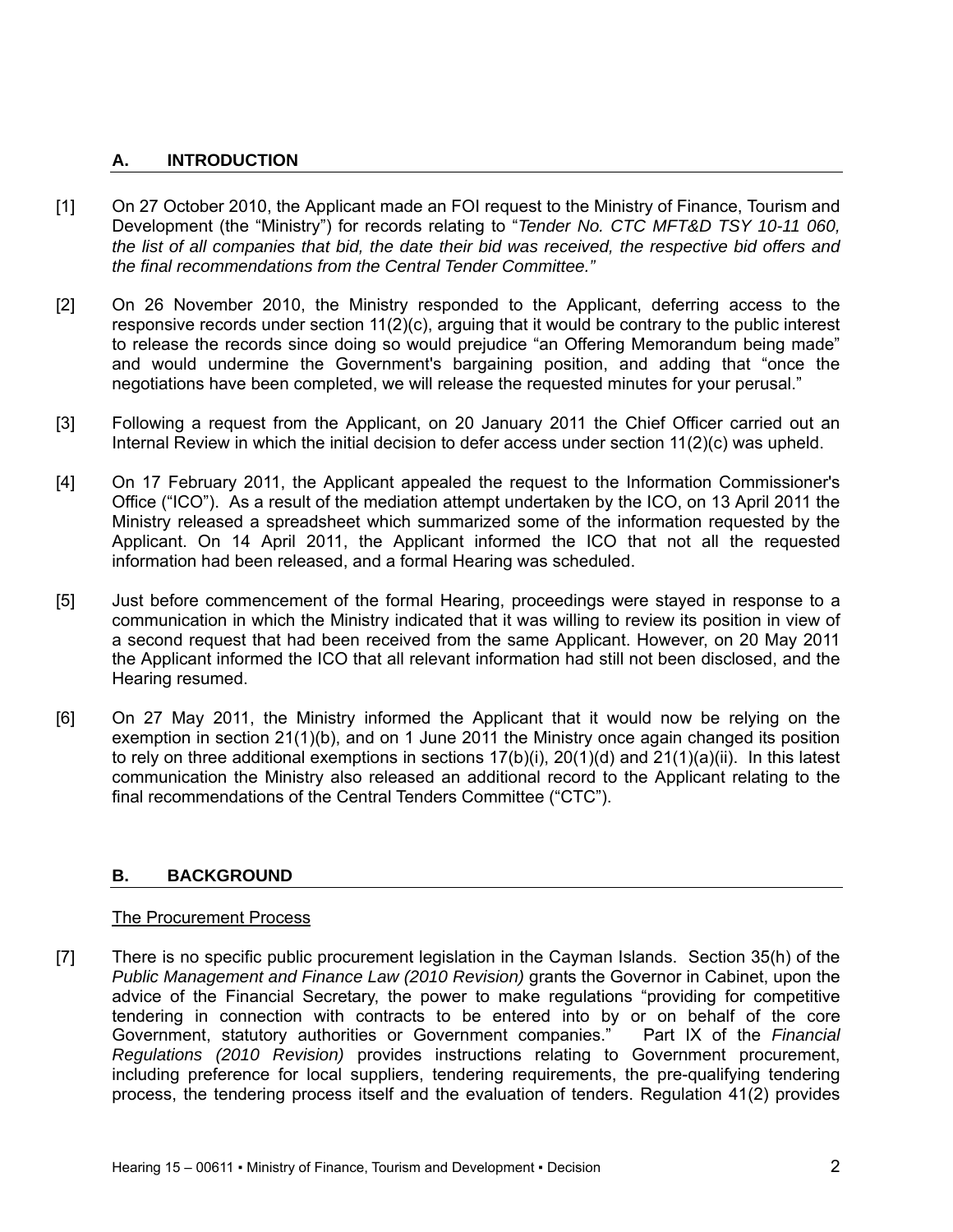that "tenders submitted for any contract with a value of two hundred and fifty thousand dollars or more shall be evaluated by a Central Tenders Committee".

- [8] The CTC seeks to ensure that the process of awarding public sector contracts over \$250,000 is carried out in a consistent and fair manner in accordance with the Financial Regulations. CTC has "certain responsibilities that require it to approve certain steps of the tendering process that ensures entities comply with the Financial Regulations".<sup>2</sup> In this process, the CTC also "seeks to maximize value for money in public sector procurement, encourage competition through supplier participation in public sector tendering, and maintain public confidence and trust in public sector procurement through accountability and transparency."<sup>3</sup>
- [9] In the absence of specific legislation, the CTC has developed two relevant guidelines dealing with the open tender process and the prequalification process, both of which are available on the CTC website.<sup>4</sup> Government's procurement process has recently been reviewed in a comprehensive report by the Office of the Auditor General. <sup>5</sup>

# The Tender

- [10] In accordance with the relevant procedures, the Treasury Department on 9 and 16 July 2010 publicly invited bid submissions for provision of CI\$155,000,000 or US\$185,074,000 of long term financing for Government. The relevant tender was numbered TSY/10-11/060 $^6$ , and had a deadline of 23 July 2010, which was extended to 28 July 2010. On 3 November 2010, the Premier explained to the Legislative Assembly why this delay was necessary: "After the seven bids were opened, four additional financial institutions expressed an interest…[and] the Department of Treasury sought the CTC's approval for a further one-week extension to the  $28<sup>th</sup>$ ... [in order to] allow for the possibility of one or more of those four additional institutions submitting a bid that had a lower interest rate than the rates submitted by the seven entities".<sup>7</sup>
- [11] Subsequently, the tendering process relating to tender TSY/10-11/060 was terminated because, as the Premier stated in the Legislative Assembly, "the Department of Treasury was advised that the only way bids could legitimately be considered from the four additional entities…was to terminate the  $28<sup>th</sup>$  July tender and to issue a new invitation to tender.<sup>"8</sup>
- [12] The Departmental Tenders Committee ("DTC") of the Ministry evaluated the bids which had been received as a result of tender TSY/10-11/060, but did not make a recommendation to the CTC as to which of the bidders was successful. In its response to the Evaluation Summary & Tender Award Recommendation ("ESTAR") Report issued by the DTC, which has been supplied to the Applicant, the CTC raised a number of concerns regarding this approach, but accepted the recommendation of the Ministry not to proceed.
- [13] The present appeal relates to the first of three separate tendering processes, conducted between July 2010 and April 2011, in which the Government sought to secure a long-term loan

 2 Office of the Auditor General Cayman Islands *Management of Government Procurement* 2 July 2011. I refer to pp 4-6 of this Report for an overview of the tendering process for contract equal to or over \$250,000 3

Intervener Submission 11 July 2011 4

<sup>&</sup>lt;sup>4</sup> http://www.centraltenders.gov.ky/portal/page? pageid=2122,1&\_dad=portal&\_schema=PORTAL 5<br>5 Office of the Auditor General op cit

Office of the Auditor General op cit<br>erroneously listed as TSY/10-11/06 on the Central Tenders Committee ("CTC") website 6

<sup>&</sup>lt;sup>7</sup> Legislative Assembly *Hansard* 3 November 2010 p.459<br><sup>8</sup> Ibid [Legislative Assembly *Hansard* 3 November 2010 p.459]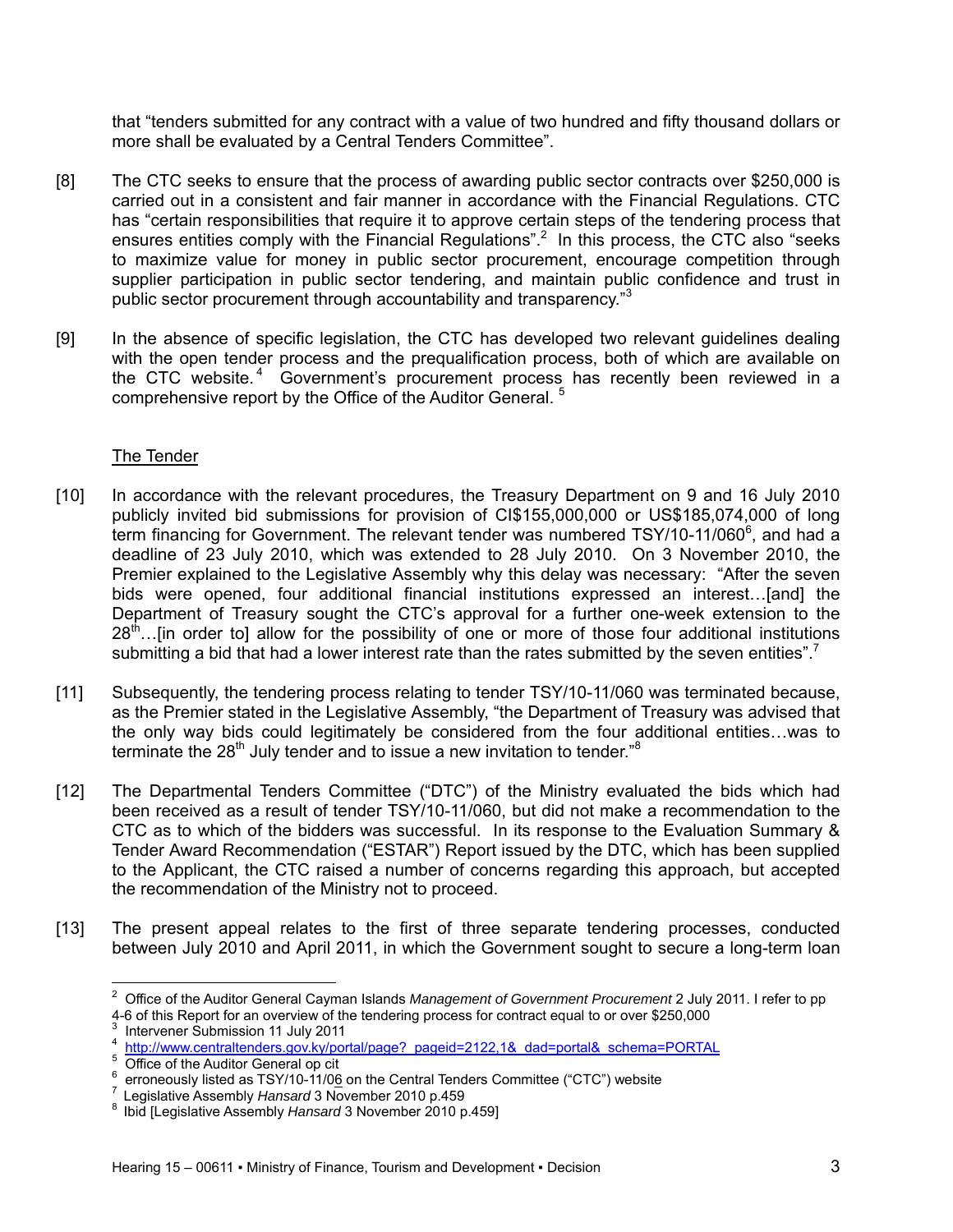agreement. This overall process has since been the subject of a detailed report in which the Auditor General has found weaknesses in the way Government handles public debt.

### **C. PROCEDURAL MATTERS**

[14] The Ministry has made some of the requested information available to the Applicant in the form of a summary table showing the list of companies that bid, the date their respective bids were received, and information labeled as the "bid amount". Separately, the Ministry has also provided the Applicant with a copy of the CTC's response to the Ministry's ESTAR report, dated 24 August 2010.

#### Release of "Bid Amounts"

- [15] The summary table includes a column entitled "bid amount" which lists the amount of long term loan of CI\$ 155,000,000 as specified in the tender. For three of the bidders there is a separate amount for the short term bridge loan and the long term debt loan which together make up the same total amount. As well, two of the banks essentially made a combined bid, with each institution proposing to provide half of the full loan amount available. No other information is included in this column.
- [16] Although this disclosure is commendable I find the information provided under the heading "bid amount" not very enlightening, as it simply lists the amount of the long term loan. Most tenders will relate to goods and/or services which Government seeks to purchase from a private sector supplier. Disclosure of the proposed cost of successful and unsuccessful bids adds to the accountability and transparency of the tendering process and increases the likelihood that Government will obtain best value for money. This is obviously consistent with the FOI Law.
- [17] In normal parlance the "bid amount" equals the cost to Government of the respective bid, not the amount of the loan (CI\$155,000,000 or the US\$ equivalent) as indicated by the Ministry. In any event, the loan amount is already public knowledge and does not in any way represent the actual cost to Government.
- [18] In a tender relating to Government financing it is clearly the applicable conditions of repayment, including percentages and fees, which constitute the "bid amount", i.e. the "cost to Government". Therefore, I find it unhelpful for the Ministry to represent the loan amount as the "bid amount". In previous Decisions I have strongly condemned the use of "semantics" by public authorities, and I continue to find it inappropriate here.

### The CTC Recommendations and the Duty to Assist the Applicant

[19] Amongst other things, the request was for the "*the final recommendations from the Central Tender Committee*". Where there is any question about whether or not a record held by a public authority could be relevant to a request, it is the public authority's duty to clarify this with the Applicant under section 11(1) and regulation 21(b). If the Ministry needed any clarification as to whether the ESTAR report itself, or the CTC response to the ESTAR report was relevant to the Applicant, it needed only to contact the Applicant and ask. The dividing line between a "recommendation" and a "response" is insignificant when it comes to an Applicant's right to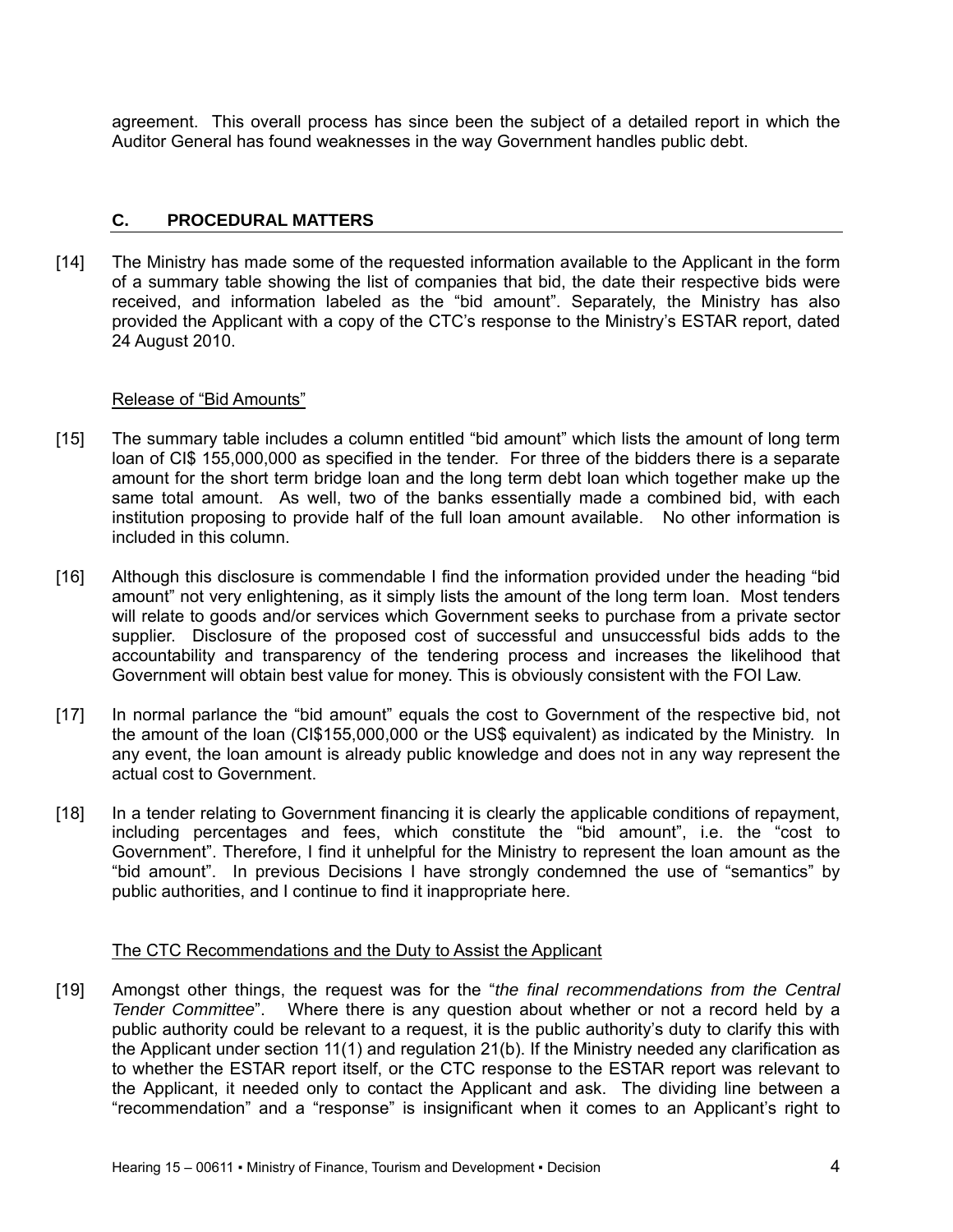access Government records, and the expectation of openness and transparency promulgated in the FOI Law. The Ministry should have understood that the Applicant wanted to know what the CTC's conclusions were in respect of this particular tendering process, and if there was any doubt as to the relevance of any particular record, the Ministry should have contacted the Applicant to make sure.

- [20] In the end, more than seven months after the request was first made, and after commencement of this Hearing, the Ministry has made a commendable effort to release as much information as it considers possible, including the CTC's response to the ESTAR report which was disclosed on 1 June 2011.
- [21] In the spirit of the FOI Law I emphasize that disclosure is mandatory whenever no exception or exemption applies, and I welcome the positive, ongoing engagement of the Ministry with the Applicant, and their willingness to release further records as the Applicant's interest in them became clear, even though the Ministry's initial approach was problematic. Public authorities should note that it is the exemptions that should be interpreted narrowly, not the request.

#### The ESTAR Report and the Duty to Assist the Applicant

- [22] Although the Ministry did release additional records late in the appeal, it did not disclose the ESTAR report to which the CTC letter responded. I believe this report is essential to fully understand the CTC's return letter, and I do not consider that there is any reason why the report could not be made available by the Ministry.
- [23] In relation to any ancillary documentation (such as the ESTAR report in this case) that an Applicant may require to meaningfully interpret and understand a responsive record (such as the CTC response to the ESTAR report). I believe that a public authority has a duty to determine whether the Applicant is interested in the record, even if the Applicant has not requested access to this exact record. Of course where it is subject to an exception or exemption, access may be withheld and the Applicant informed of his right of appeal.
- [24] Public authorities should bear in mind that applicants, even seemingly sophisticated and experienced applicants, may not fully understand the way events unfold, records are kept, and procedures are followed, in any specific case. That is why, in the present case where events did not unfold according to plan, and the seemingly standard tendering process did not lead to a predictable outcome (the recommendation of a successful bidder by the CTC), I would have expected the Ministry to have offered its assistance to the Applicant in order to explain the events and determine, together with the Applicant, whether or not records such the CTC response letter as well as the ESTAR report were of interest.
- [25] I will not go as far as to include the ESTAR report in the responsive records in the present Hearing and order its release, since the parties have not had a chance to consider whether or not it should be disclosed. However, I would strongly urge the Ministry to consider carefully on what basis it is withholding access to the ESTAR report after having made its content all but public by means of disclosing the CTC's response to the report, and if it does not have a good reason, to release it belatedly in the spirit of openness.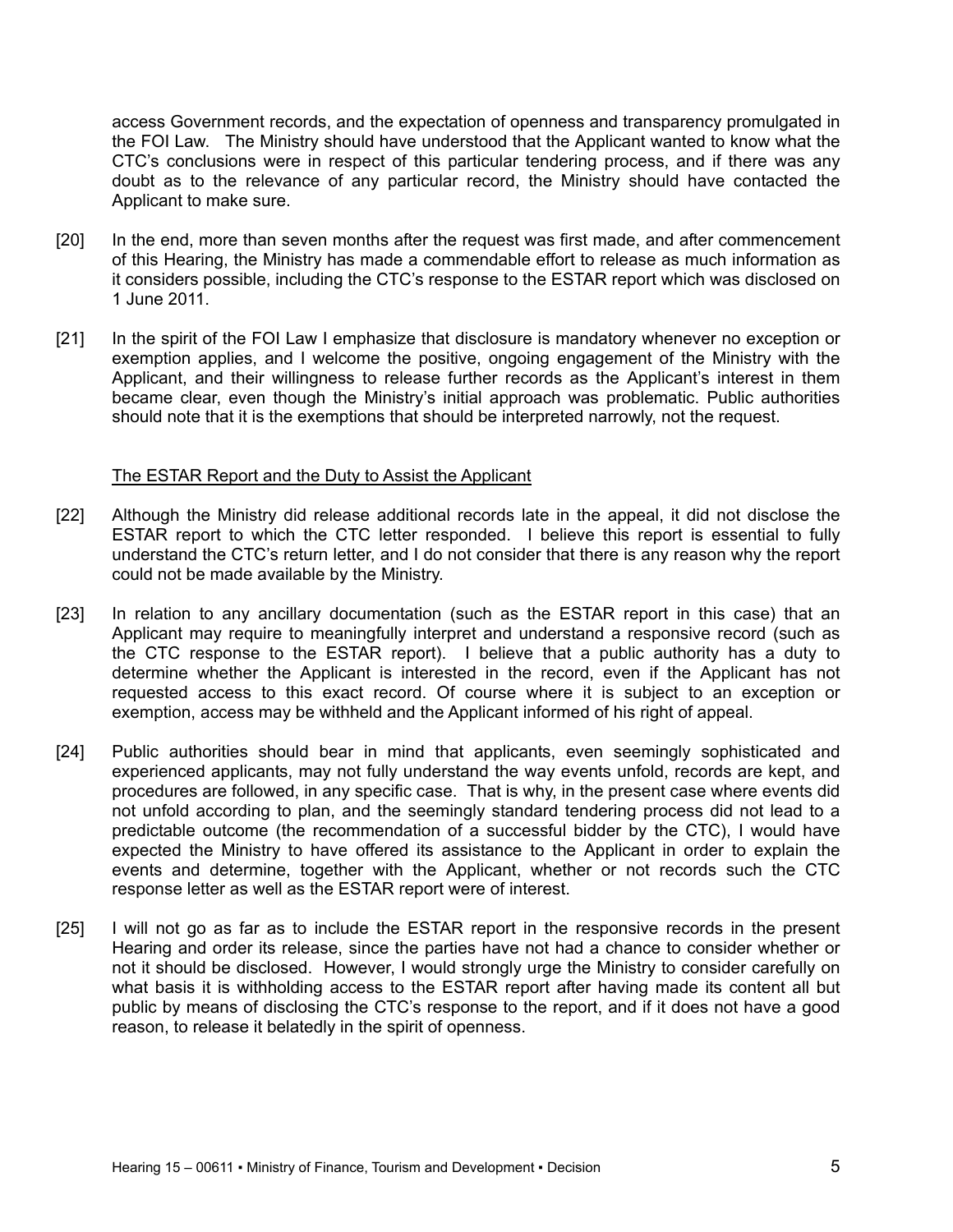### **D. ISSUES UNDER REVIEW IN THIS HEARING**

- [26] The issues to be decided in this Hearing are:
	- 1. **Section 17(b)(i)** Is the responsive record exempt from disclosure because the disclosure thereof would constitute an actionable breach of confidence?
	- 2. **Section 20(1)(d)** Is the responsive record exempt from disclosure because its disclosure would prejudice, or be likely to prejudice, the effective conduct of public affairs?
	- 3. **Section 21(1)(a)(ii)** Is the responsive record exempt from disclosure because its disclosure would reveal any other information of a commercial value, which value would be, or could reasonably be expected to be, destroyed or diminished if the information were disclosed?
	- 4. **Section 21(1)(b)** Is the responsive record exempt from disclosure because it contains information…concerning the commercial interests of any person or organization…and the disclosure of that information would prejudice those interests?

# **E. CONSIDERATION OF ISSUES UNDER REVIEW**

# **1. Section 17(b)(i)**

- [27] The Ministry has denied access to the responsive records on the grounds that they are subject to section 17(b)(i) which states:
	- *17. An official record is exempt from disclosure if-*
	- *…*
- *(b) the disclosure thereof would-* 
	- *(i) constitute an actionable breach of confidence;*

# The meaning of "actionable"

[28] As the UK Information Tribunal found in *Higher Education Funding Council for England v ICO*  and Guardian News and Media Ltd.<sup>9</sup> the meaning of "actionable" in the parallel exemption in the UK *Freedom of Information Act 2000* is not unambiguous. Lord Falconer, the sponsor of the Act, in the parliamentary discussions relating to the FOI Bill, clarified that "*the word 'actionable' does not mean arguable…"* and that "[it] *means that one can take action and win."* 10 Guidance from the UK Ministry of Justice supports the same view, namely that the exemption may apply "*if* 

http://www.informationtribunal.gov.uk/DBFiles/Decision/i360/Final%20Decision%2013.1.10%20without%20signature. pdf

 9 Information Tribunal *The Higher Education Funding Council for England v ICO and Guardian News and Media Ltd.* EA/2009/0036 13 January 2010

<sup>10</sup> United Kingdom *Hansard* HL (Series 5) Vol.618, col. 416 and Vol. 619 col 175-6; quoted in Information Tribunal *HEFCE v ICO* op cit para 25 http://www.justice.gov.uk/downloads/guidance/freedom-and-rights/foi-exemption-s41.pdf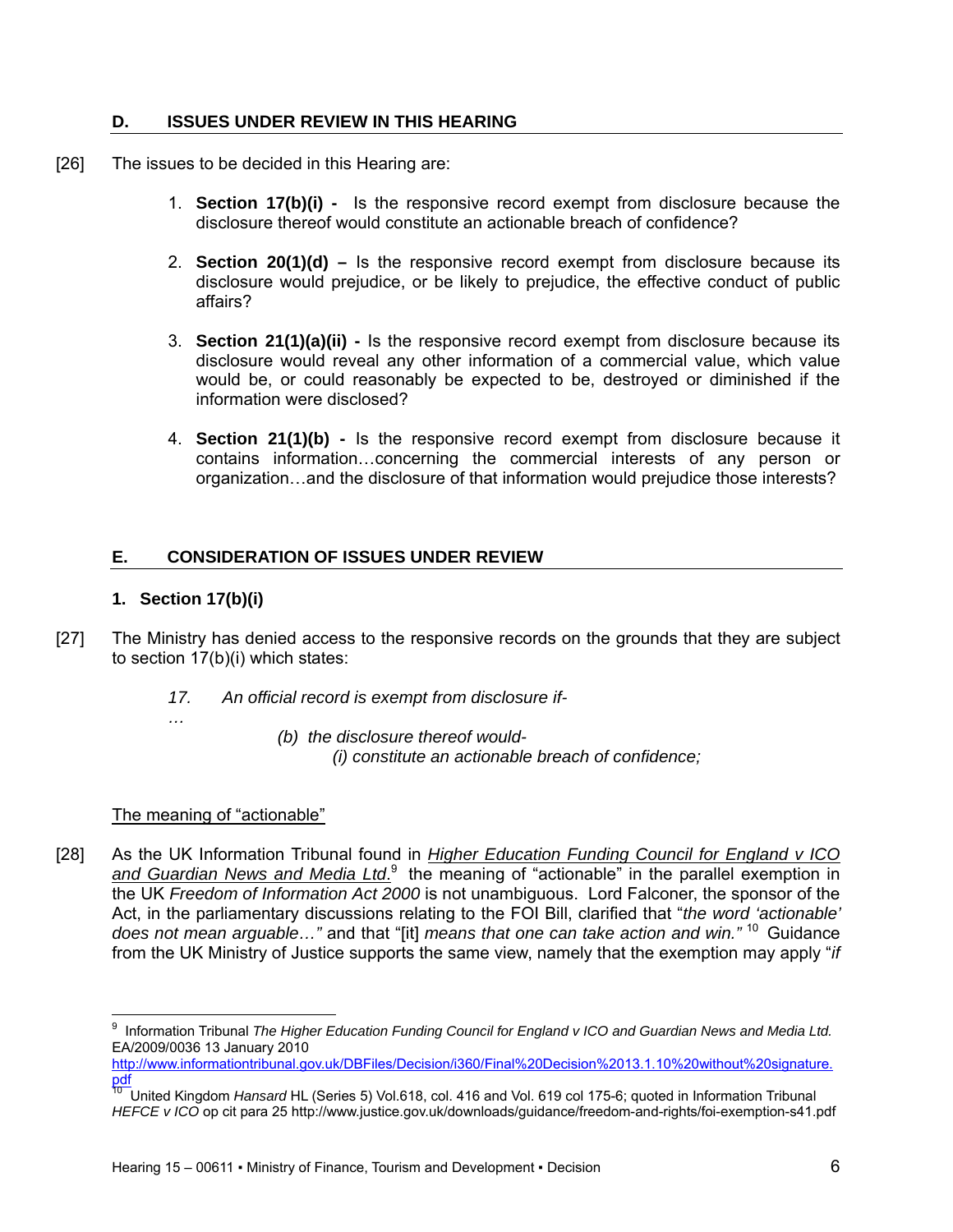*a person could bring a legal action and be successful*."11 There is no parallel discussion on this point in the Cayman Islands Hansard.

# The meaning of "breach of confidence"

- [29] In *Coco v. A. N. Clark,* Megarry J established that in order for a case of breach of confidence to succeed, three elements are required. As previously applied in ICO Decision 3-02209, they are:
	- (i) the document must have the necessary quality of confidence about it;
	- (ii) the information must have been imparted in circumstances importing an obligation of confidence; and
	- (iii) there must be an unauthorized use of that information to the detriment of the party communicating it.
- [30] It is also important to note, that even if these three criteria are met, a common law public interest defence still exists.
- [31] This approach is corroborated by guidance from the UK Information Commissioner on the parallel exemption in the UK's *Freedom of Information Act 2000*, which also states that:

The duty of confidence is not absolute and the courts have recognised three broad circumstances under which confidential information may be disclosed. These are as follows:

- Disclosures with consent…
- Disclosures which are required by law...
- Disclosures where there is an overriding public interest... Much will depend on the circumstances of each case, but particular weight should be attached to the privacy rights of individuals. The weight of the wider public interest in confidentiality will also depend to some extent on the context. … Examples of cases where the courts have required disclosure in the public interest include those where the information concerns misconduct, illegality or gross immorality.<sup>12</sup>
- [32] The correctness of this approach is further confirmed in guidance from the UK Ministry of Justice (Department of Constitutional Affairs) on the same exemption, which states:

The courts have recognised that a person will not succeed in an action for breach of confidence if the public interest in disclosure outweighs the public interest in keeping the confidence. So although the [FOI] Act requires no explicit public interest test, an assessment of the public interest must be still be made.<sup>13</sup>

<sup>&</sup>lt;sup>11</sup> Ministry of Justice *Freedom of Information Guidance. Exemptions guidance. Section 41 – Information provided in* 

confidence 14 May 2008 p. 2<br><sup>12</sup> Information Commissioner's Office (UK) *Freedom of Information Act. Awareness Guidance 2. Information provided*<br>in confidence Version 4 12 September 2008 pp.3-4

*Ministry of Justice Freedom of Information Guidance. Exemptions guidance. Section 41 – Information provided in confidence* 14 May 2008 p. 2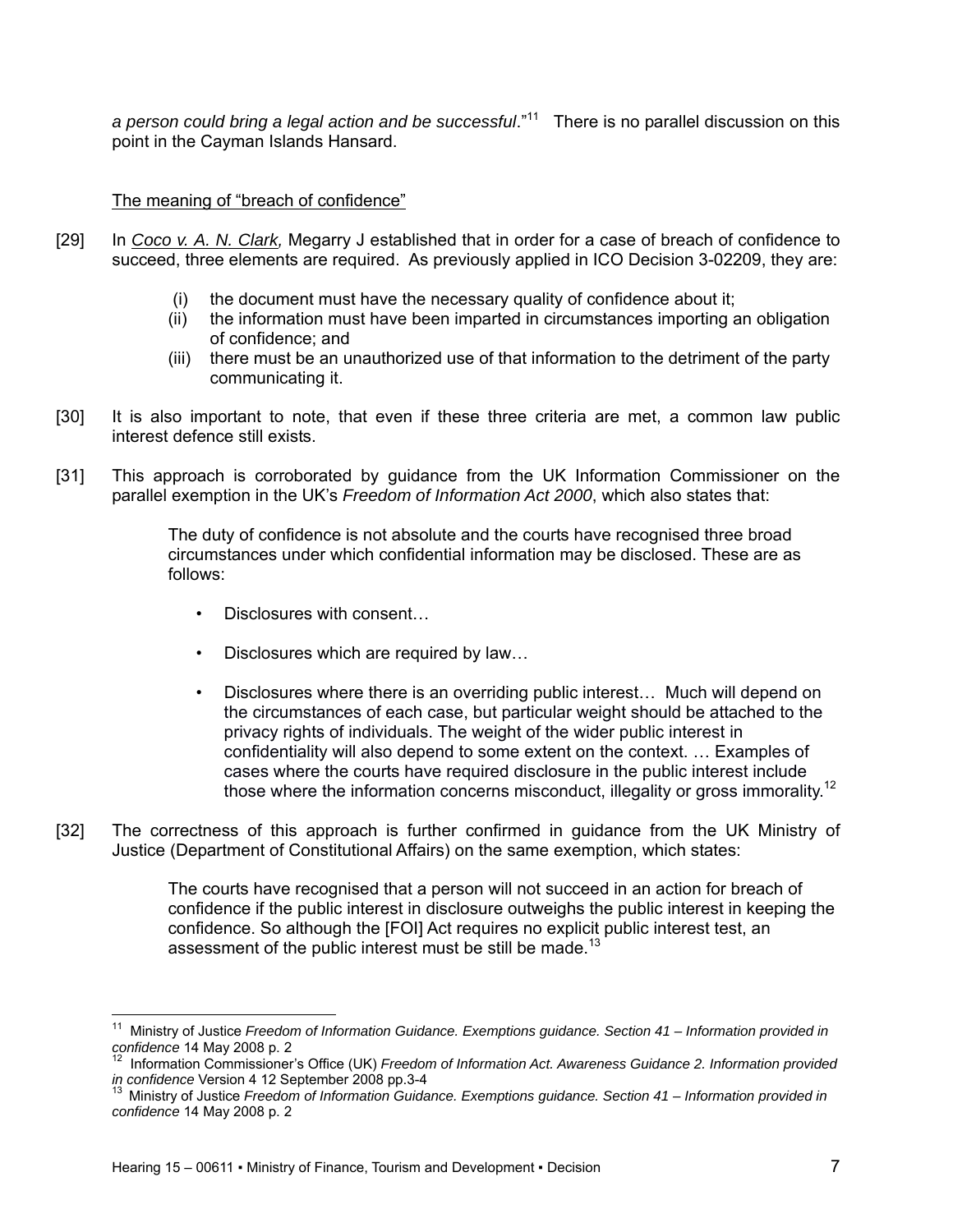[33] Consequently, I hold that the applicability of the exemption in section  $17(b)(i)$  of the Cayman Islands FOI Law will depend on the likelihood that legal action would be successful, and this determination requires a consideration of the common law public interest.<sup>14</sup>

# **(a) The position of the Ministry of Finance, Development & Tourism**

#### Open Tender Guidelines

- [34] The Ministry points to part 3 of the "Open Tender Process" Guidelines (the "Guidelines") dealing with how a bid is received and states that "[i]t is vital that the process for receiving tender bids is controlled, impartial and transparent and ensures that commercially sensitive information is treated confidentially."
- [35] According to the receipt procedures, the Treasury cashier stamps the outside of all bid envelopes with the words "confidential tender", and all the relevant bids in this case were stamped accordingly. Bid envelopes are passed to the CTC and remain sealed until they are opened at the appropriate time in the process, in accordance with the procedures in part 4 dealing with bid opening. When the CTC Chairman hands the bid documents over to the entity Procurement Officer the procedures require that he confirms the need for confidentiality.
- [36] The Ministry submits that the Guidelines state: "Until the guidelines and policy have been developed, all bid information other than the successful bidder's name and bid amount shall remain confidential." The Ministry states that "the CTC has yet to develop a guideline or policy regarding the release of information to bidders and the general public."

#### Confidentiality Statements by Bidders

- [37] The Ministry points out that four of the bid documents contain "express confidentiality clauses". It does not provide further details on these statements or how they affect the claimed application of the exemption in section 17(b)(i). However I have examined the bids of the tenderers and this is discussed further below.
- [38] The Ministry submits that both a contractual and equitable duty of confidence obtains, and sets out their arguments for both as follows.

#### Contractual Duty of Confidence

- [39] The Ministry points out, quoting from *Attorney General v Guardian Newspapers* that "a duty of confidence could arise in contract or in equity and a confidant who acquired information in circumstances importing such a duty should be precluded from disclosing it to others."15
- [40] The Ministry asserts that both types of duty apply to the information imparted in the bid process, by virtue of the process itself, "as well as [by] the express confidentiality clauses contained in the bids". The Ministry also points to the Guidelines as a clear indication of the Government's

<sup>14</sup> See, for instance Information Tribunal *Derry City Council v Information Commissioner* EA/2006/0014 11 December 2006 para 35(a) http://www.informationtribunal.gov.uk/DBFiles/Decision/i69/Derry.pdf 15 *Attorney General v Guardian Newspapers Ltd and Others [*1990] 1 A.C.109 at 110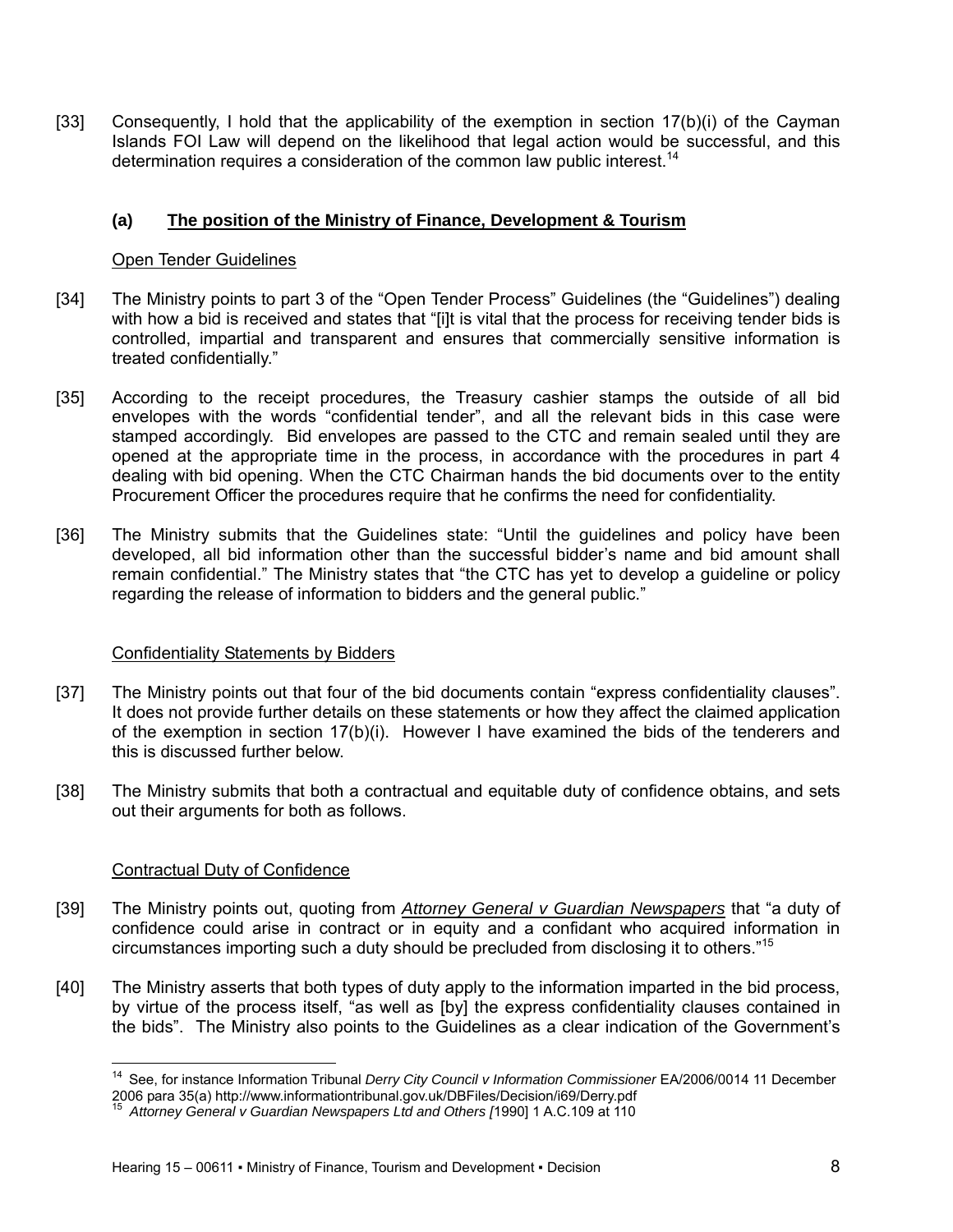undertaking in regard to confidentiality of all information except the successful bidder's name and bid amount.

# Equitable Duty of Confidence

- [41] Following the principles stated in *Coco v A.N. Clark*, as explained above, the Ministry submits that an equitable duty of confidence arises in respect of the responsive record, because:
	- The information itself has the necessary quality of confidence about it since it is of commercial interest and has value to the bidders; "the bids contain general confidential company information"; and the terms of the bid offers and the interest rates "would have been specifically composed by each bidder based on its unique position in the financial market".
	- The information was imparted in circumstances importing an obligation of confidence since there is a mutual understanding of confidence between the parties in relation to the responsive records;
	- Disclosure of the responsive record would constitute an unauthorized use to the detriment of the party communicating it, since it would constitute disclosure of commercially sensitive information to the competitive disadvantage of the bidders.
- [42] The Ministry relies on *London Regional Transport v Mayor of London16* to argue that "confidence should not be overridden without good reasons to support the contention that it is in the public interest to publish."
- [43] The Ministry also quotes from the *Attorney General v Guardian Newspapers* to argue that the common law of breach of confidence has a built-in assumption of maintaining confidentiality, quoting: "there is an inherent public interest in individual citizens and state having an enforceable right to maintenance of confidence."17
- [44] Finally, the Ministry relies on the Irish case of *Henry and the Office of Public Works*, 18 which relates – as does the present case – to the determination of access to information relating to unsuccessful bids under a similarly phrased exemption in the Irish *Freedom of Information Act 1997* as amended in 2003. The Ministry states that the Irish Commissioner "found that an equitable duty of confidence existed in relation to the unsuccessful bids", and that:

in examining the public interest factors it was noted that as a general rule where the confidential or commercially sensitive information of a tenderer does not involve the expenditure of public money, the public interest lies in protecting that information from disclosure.

[45] The Ministry maintains that the public interest in enhancing the openness and accountability of Government should not overcome "the countervailing public interest in the proper preservation of confidences and the protection of commercially sensitive information." The Ministry also

<sup>&</sup>lt;sup>16</sup> London Regional Transport v Mayor of London [2001] EWCA Civ 1491

<sup>17</sup> Attorney General v Guardian Newspapers Ltd and Others [1990] 1 A.C.109 at 177<br><sup>18</sup> Henry and the Office of Public Works No. 98188 [2001] IEIC 2 25 June 2001 http://www.oic.gov.ie/en/DecisionsoftheCommissioner/LongFormDecisions/Name,1481,en.htm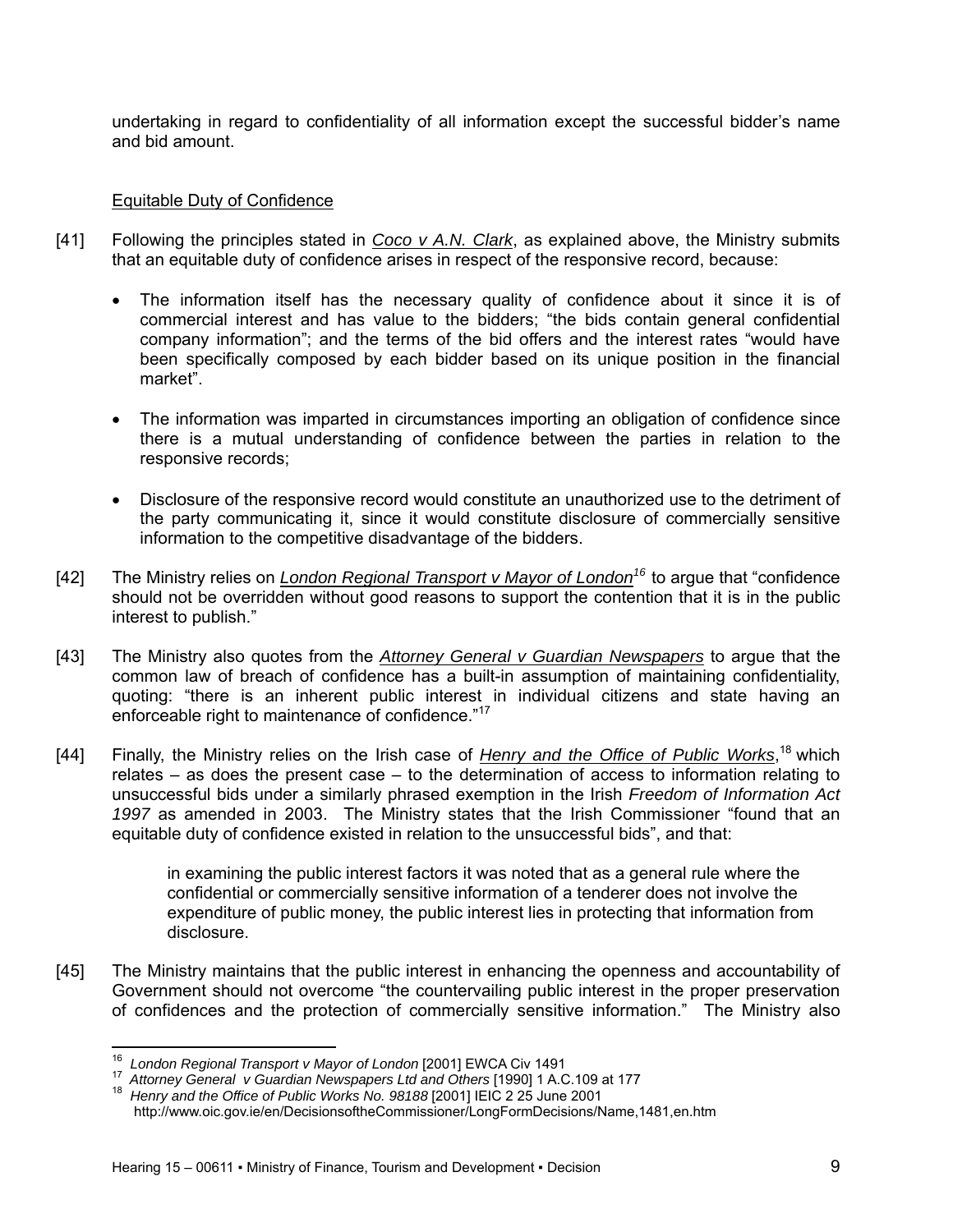agrees with the Irish Commissioner that unsuccessful bidders should not be subjected to the additional cost of disclosing commercially sensitive information, and that doing so would likely deter their participation in future bids.

### Views of the Third Parties

- [46] The Ministry granted the bidders an opportunity to express their views on the request for disclosure, and three banks responded. Their correspondence is attached to the Ministry's submission.
- [47] One bank argues for the confidentiality of the bidding process based on a letter in which the Premier apparently confirms its confidential nature. However, this letter is dated almost a month after the bidding deadline had passed and two days after the bid was closed by the Ministry. Therefore, it appears that the Premier's letter refers to a subsequent bid, and has no impact on the determination of disclosure of bid TSY/10-11/060 in the present hearing.
- [48] A second bank believes that,

the very nature of the tender process expressly required that all [relevant] documentation and information... be treated in confidence... and that specific details of the proposal would be confidential and would not be released to any third party... and that any disclosure of the terms and conditions would constitute a breach of confidence which would be actionable.

- [49] The third bank argues that the bidding information should be considered confidential and commercially sensitive as it "may impact our future bidding and/or benefit our competitors". The bank clarifies that "the public disclosure of any tender information other than the bid pricing will affect our future willingness to participate in these processes."
- [50] It also makes further statements, but these explicitly refer to the subsequent bid of 23 August 2010, which, according to the bank, should not be disclosed without the information relating to the superseding bid dated 15 March 2011. Since the present case is about the disclosure of responsive records created on or before 28 July 2010, I will not consider these statements further.

# **(b) The position of the Applicant**

- [51] While it is helpful for any applicant to put forward arguments to support their position, it is important to note that, as per section 43(2) of the FOI Law, in any appeal under section 42, the burden of proof shall be on the public authority to show that it acted in accordance with its obligations under this Law.
- [52] The Applicant addresses the applicability of the exemption in section 17(b)(i) by submitting a number of relevant public interest factors in favour of disclosure:
	- The question of long term Government financing documented in the responsive records, has been in the public spotlight;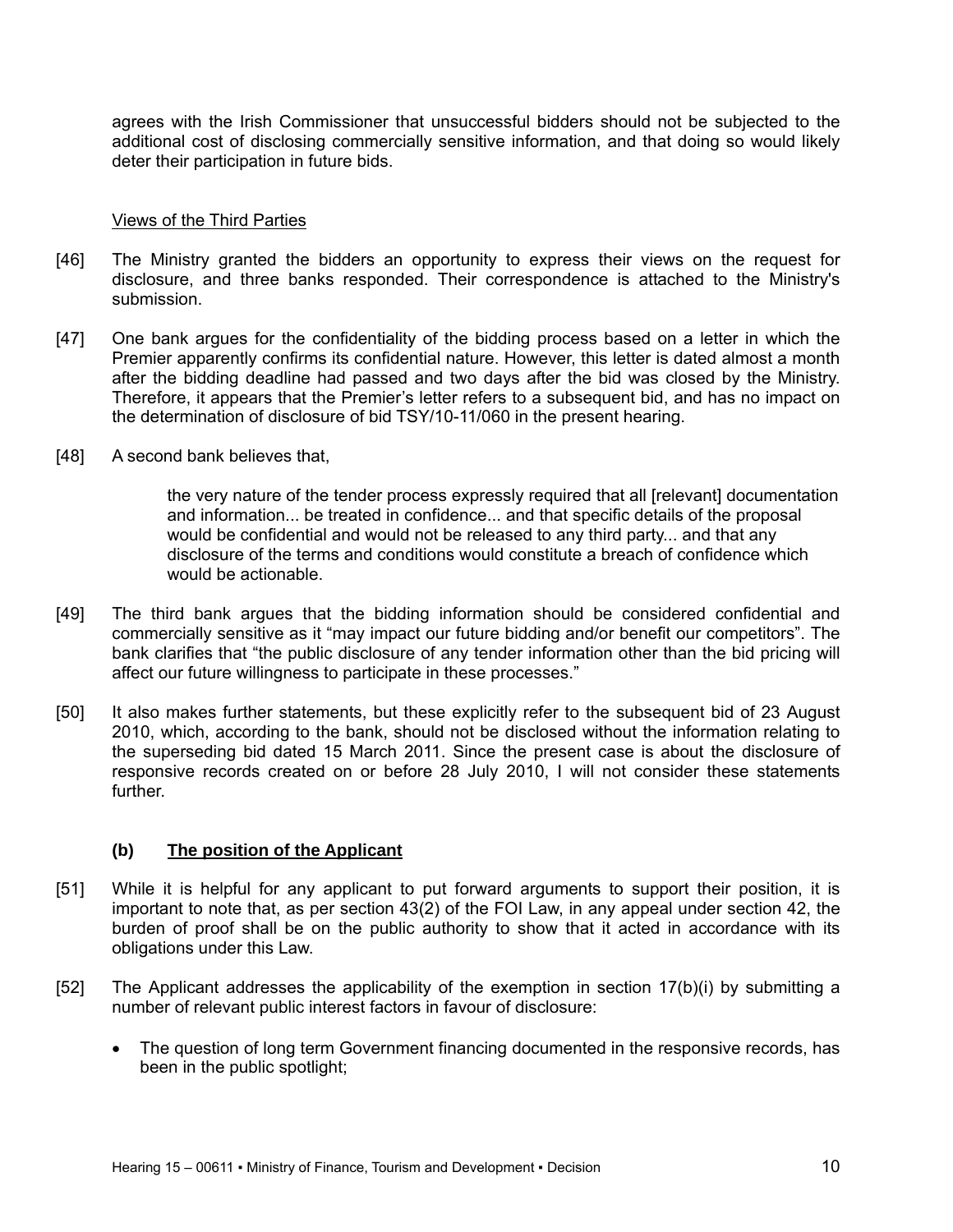- The question of Government financing raises important questions of Government accountability, value for money and due process;
- The Premier himself has drawn attention to the topic in several public statements, and has promised to disclose the information relating to the [now abandoned] contract of Cohen and Company, inter alia saying in the Legislative Assembly "I have stated time and again that when the process is completed the full rates and conditions will be made public"<sup>19</sup>;
- The process that is documented by the responsive records was completed in April 2011 when the Government awarded the contract to a local bank, and there is no further reason why this information should remain protected;
- Given that interest rates and conditions on the financial markets are constantly changing, the responsive record would not have a bearing on any future tender bids.
- [53] I note that the present appeal relates strictly to the first of three tendering processes for longterm financing between July 2010 and April 2011. According to a recent report by the Audit Office<sup>20</sup> Government did not become involved with Cohen and Company until several months after the closing of the current tender by the Ministry. Since the present appeal relates specifically to a bid that ended in August 2010, I do not consider the third point raised by the Applicant above relevant to this Decision, and I will not consider it further.

# **(c) The views of the Intervener**

- [54] The Central Tenders Committee was asked to act as Intervener, and its submission briefly addresses the question of confidentiality by pointing out that in general the bidding process often involves the handling by the CTC of confidential information, and that "bidders have a reasonable expectation that commercially sensitive information submitted in their tender documents will not be publicly disseminated unless they are the successful bidder".
- [55] The Intervener further notes that:

Potential bidders are often advised that their submissions will be subject to the freedom of information legislation, and further requested to stamp any information they consider to be commercially sensitive with the word "Confidential". However, since the Government do not use a standard set of request for proposal (RFP) document[s], some Agencies exclude that disclosure from time to time.

[56] The Intervener does not indicate what advice was actually provided in this regard to the bidders in the present bid TSY/10-11/060.

<sup>&</sup>lt;sup>19</sup> Legislative Assembly Hansard 3 November 2010 p.462

<sup>&</sup>lt;sup>20</sup> Office of the Auditor General Cayman Islands Management of Government Procurement – Case Studies August 2011. See p.7 for a time line relating to the three consecutive tenders and the hiring of Cohen and Company.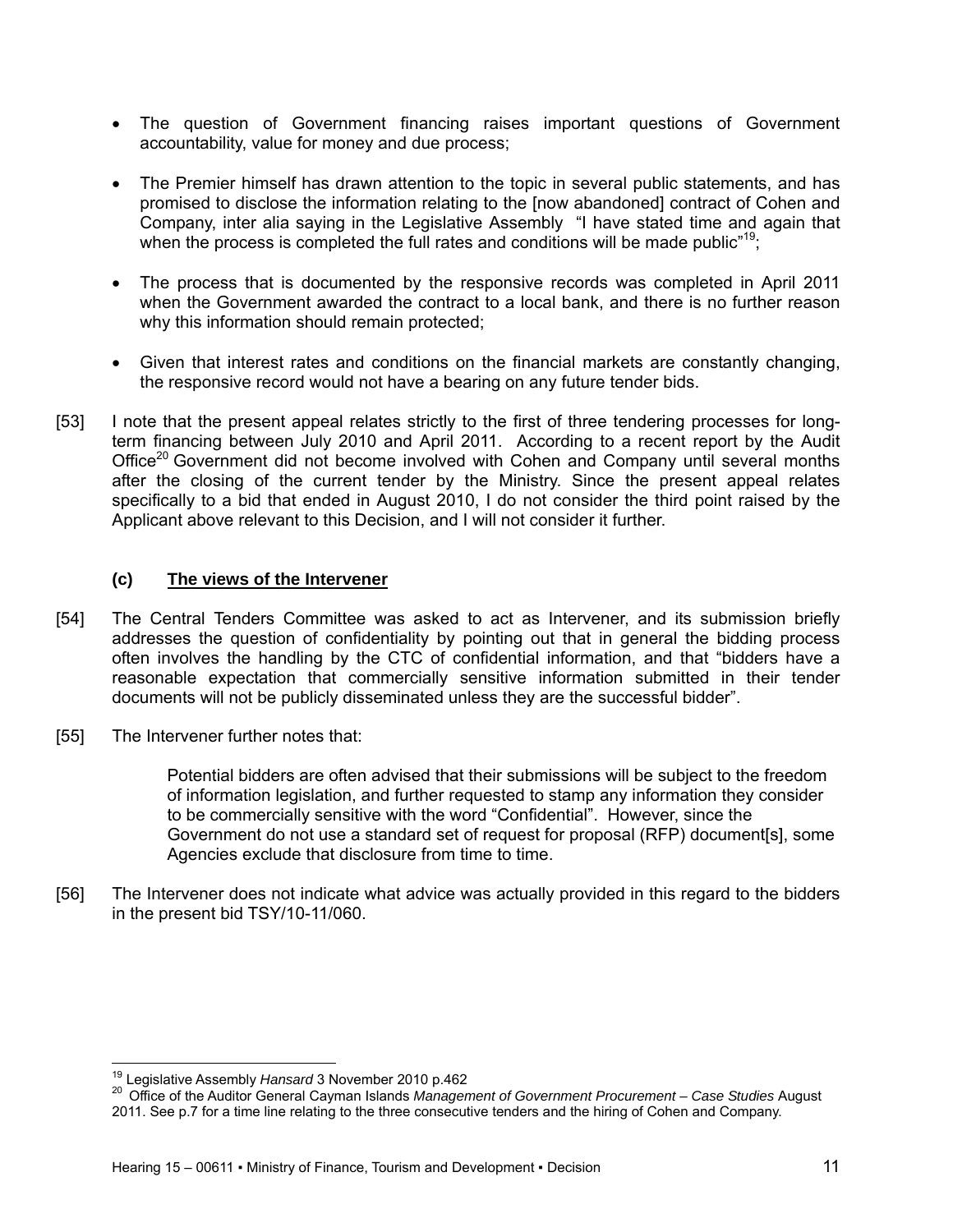# **(d) Discussion**

### Open Tender Guidelines

- [57] The need for careful procedures and confidentiality in the bidding process is not in question in this Hearing. There is an obvious need for secrecy and confidentiality in order to protect the integrity of the tendering process, while the bidding process is ongoing, that is to say, until a successful bidder has been identified with whom a contract has been signed, or the process has been stopped for another reason. It is obvious that disclosure of bids during the bidding process would undermine the fairness and impartiality with which the selection of a successful bidder must take place, and the Ministry's arguments in this regard are therefore accepted.
- [58] The continuing confidentiality of the bidding information after the bidding process has ceased in this case, for more than a year - is an entirely different matter. Once the bid selection process has been concluded, there is an important public interest in ensuring that Government, including the CTC and the entity (the Ministry) have acted in an accountable manner in selecting the successful bidder, and that they have secured the best possible value for money on behalf of the Government. In addition, the confidentiality of most information decreases over time, sometimes as the result of a specific event or action, such as the closing of a bidding process.
- [59] The Ministry states that the CTC Guidelines provide that "all bid information other than the successful bidder's name and bid amount shall remain confidential." The full quote from the Guidelines reads:

The release of information to bidders and the general public is being reviewed as part of the Freedom of Information implementation project. Until the guidelines and policy have been developed, all bid information other than the successful bidder's name and bid amount shall remain confidential.<sup>21</sup>

- [60] Throughout the Guidelines adherence to Cayman Islands Law is explicitly indicated, but the applicability of the FOI Law to the records created under the procurement process is not explicitly stated. For instance, the Guidelines also state that: "Freedom of Information (FOI) requirements will be developed and communicated when available as part of the ongoing FOI implementation project."
- [61] It is not clear exactly when the Guidelines were published, but the parts that mention FOI were obviously written before the FOI Law came into effect in January 2009, and at a time when it was expected that specific guidelines on access to information relating to the procurement process would be developed. Evidently, more than two and a half years later, access guidelines that take account of the requirements of the FOI Law have still not been developed, and Government's approach to openness and transparency, as embodied in the FOI Law, has still not been incorporated into the Guidelines. The fact that the guidelines in question are essential to Government's procurement process and significantly define and affect the interaction of Government with the private sector, only exacerbates the severity of this situation.
- [62] I find this unacceptable. Whether intentional or not, Government cannot expect to hide behind out-of-date guidelines, which it has had plenty of time to update, in order to avoid its legal obligations under the FOI Law.

 <sup>21</sup> Central Tender Committee Open Tender Process Guidelines n.d. p.29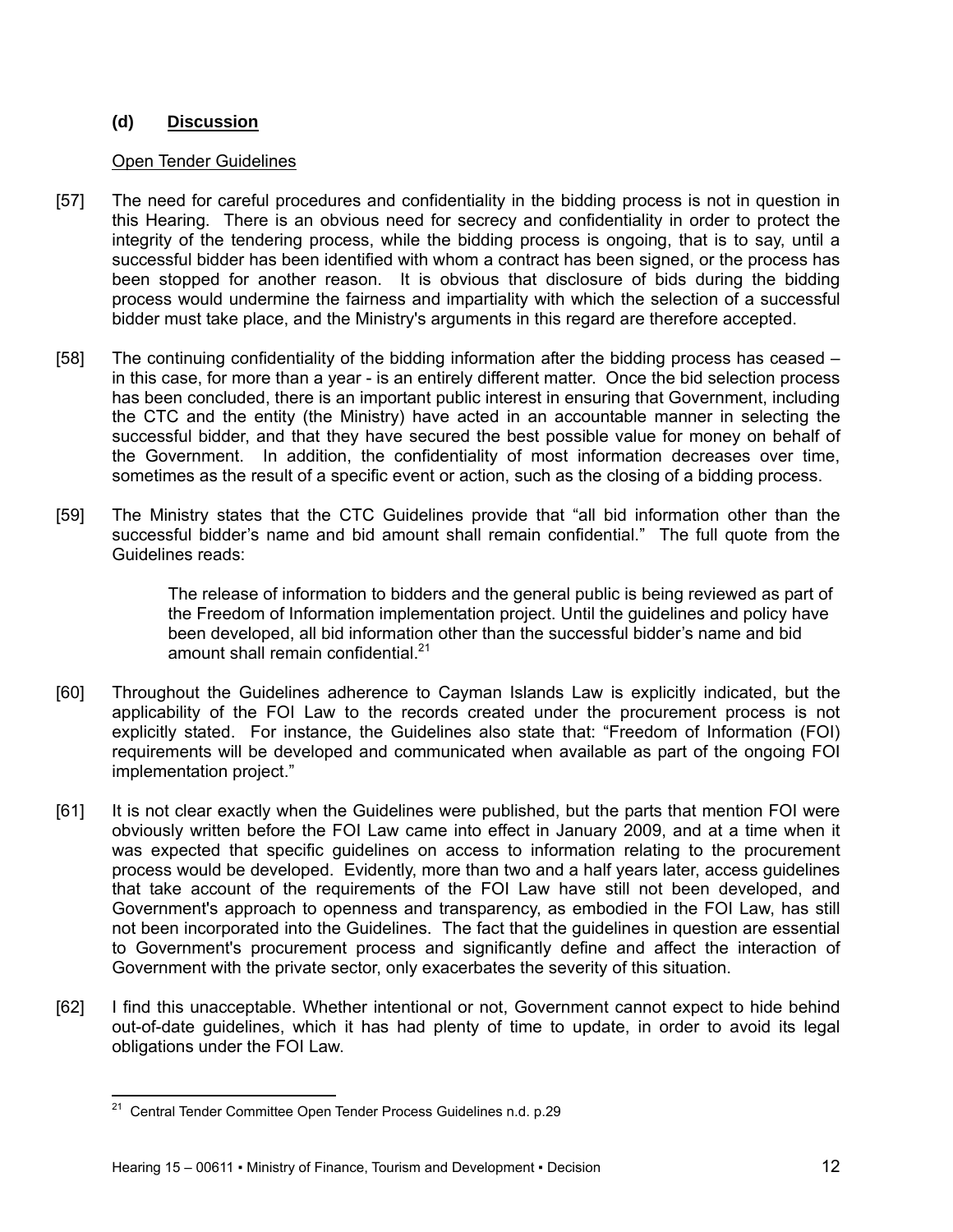[63] In any event, guidelines cannot "contract out" of primary legislation, and where there is a contradiction, the Law must supersede the guidelines. It is clear that the provisions of section 3(7) of the FOI Law do not apply to guidelines or procedures, but only to "any other Law that restricts access to records" (my emphasis). Therefore, the provisions of the FOI Law apply to the responsive records, and the Guidelines do not override the Ministry's duties in this regard.

#### Confidentiality Statements by Bidders

- [64] Upon close examination, the bids of two of the tendering banks contain the same, verbatim confidentiality statement, to the effect that the lender may disclose "any information about this commitment letter that [the] Lender considers appropriate", to its subsidiaries and affiliates for a number of relevant purposes, and "to the extent that information is required to be disclosed by any applicable law or regulation". However, the statement does not extend the same standard to disclosure by Government, which it seeks to restrict, stating "the Commitment Letter is delivered to you with the understanding that the substance hereof shall not be disclosed by you to any third party, without the prior written consent of the Lenders", except insofar as necessary to authorize the offer.
- [65] The tender of another bidder includes a confidentiality disclaimer which states, among other things, that "by acknowledgment of your receipt of this confidential material, you agree that the material and its contents are confidential, that you will hold and treat it in the strictest of confidence, and that you will not, directly or indirectly, disclose or permit anyone else to disclose this material or its contents to any other person, firm or entity without written authorization…".
- [66] The tender of one bidder has a comparable confidentiality statement which asserts that "this non-binding indicative proposal is for your confidential use only and neither its existence nor its terms may be disclosed by you to any person other than your officers, or advisors and then only on a 'need to know' basis…disclosure to a third party must be with the written consent…or as required by law."
- [67] Apart from this tender, which surprisingly, and presumably erroneously, states that the laws of another named country will govern the legal documentation, the other tenders state that the commitment letter and loan documents are to be governed by the laws of the Cayman Islands, and therefore recognize, at least implicitly, that the bids are subject to the provisions of the FOI Law.
- [68] Not included in the Ministry's submission is the declaration in the proposal of one bidder which states that "this presentation is confidential and proprietary to… and may not be disclosed, reproduced, distributed or used for any other purpose by the recipient without [our] express written consent."
- [69] The tenders from two final bidders do not contain an actual confidentiality statement, but every page of the latter has a header entitled "confidential". Guidance from the UK Information Commissioner clarifies that the mere marking of a document as "confidential" "does not provide a good indication of whether the information has the necessary quality of confidence", and that it remains the public authority's duty to decide whether or not an exemption should apply.<sup>22</sup> A duty of confidentiality does not arise merely because the responsive record is stamped as

<sup>22</sup> Information Commissioner's Office (UK) *Freedom of Information Act. Awareness Guidance 2. Information provided in confidence* Version 4 12 September 2008 p.5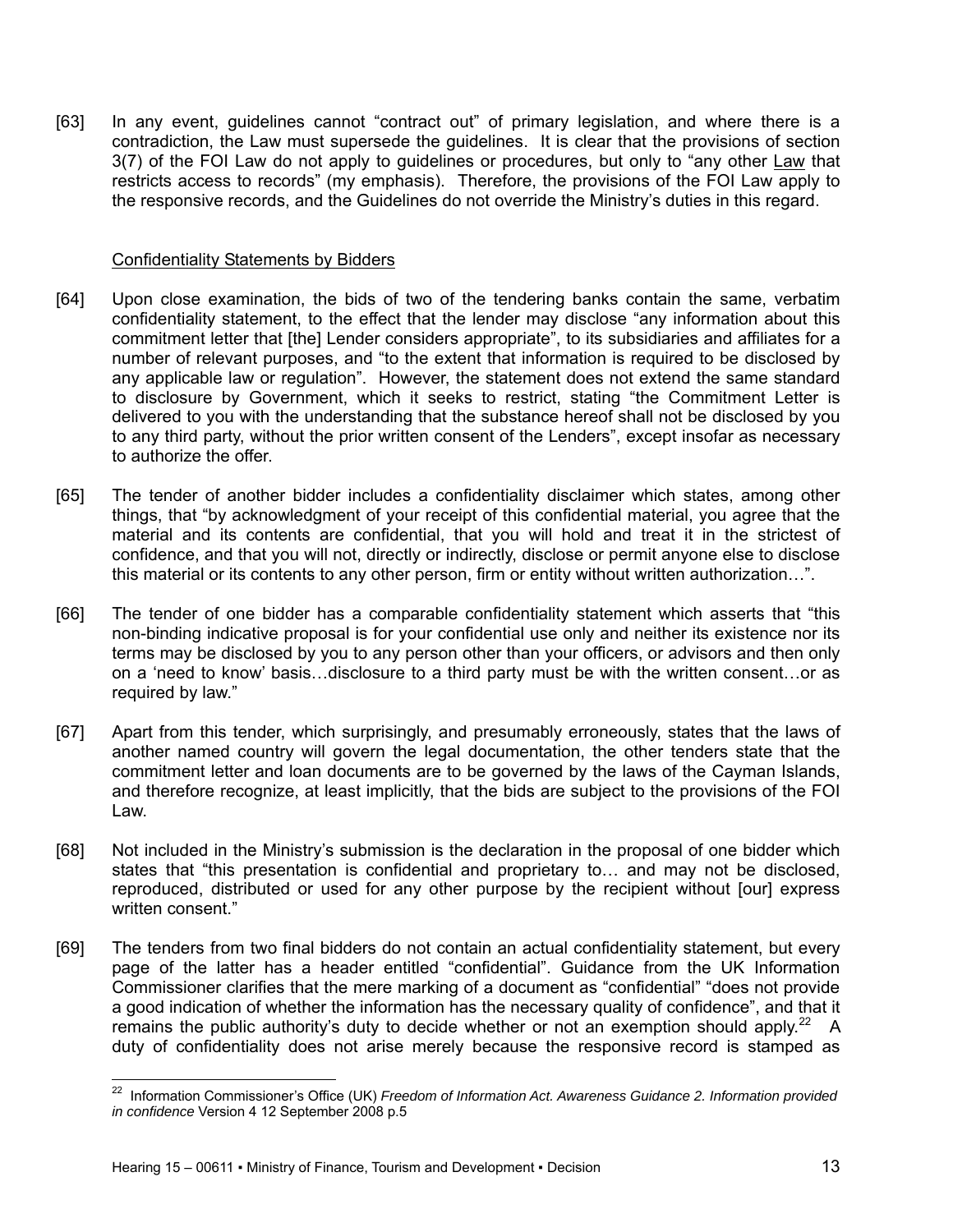"confidential", nor does it apply to trivial information, or to information which has entered the public domain. As mentioned above, information may also lose its confidential quality over time.

[70] I accept the relevance of the confidentiality statements and markings in examining the expectation of confidentiality relevant to the bids, but I also note that not all of the bidders have included such statements, that the statements which do exist are not always unambiguous (as described above), and that all but one of the bids also acknowledge the applicability of Cayman Islands Law, including the FOI Law. Furthermore, I do not accept that the confidentiality clauses constitute a contractual obligation on the part of Government, or that they can override the application of primary legislation.

### Contractual Duty of Confidence

- [71] The Ministry's quote from At*torney General v Guardian* dates from a time (1990) when the FOI Act had yet come into effect in the UK. Even so, the Court of Appeal provided a more nuanced view than the Ministry suggests, as the court also made it clear - relating to quite different circumstances - that "an express contractual duty of confidence will not necessarily be enforceable" and that the duty of confidence is mainly a matter of equity, and not of contract.<sup>23</sup>
- [72] The global application of the Ministry's argument regarding the contractual duty of confidence is diminished by the fact that the Ministry itself indicates that only four out of the seven bids actually include a confidentiality clause. As explained in the section above, I do not consider that the bids constitute a contract that is binding on Government since Government has not assented to the conditions specified in the clauses.
- [73] In any event, a contractual obligation not to disclose certain information will not automatically render that information exempted under the FOI Law. As long as a responsive record is "held" by a public authority, the FOI Law will apply to it, whether or not it has originated within Government. Public authorities should be fully aware of this fact, and have a duty to communicate it plainly to their actual or potential private sector partners and suppliers.
- [74] Where a public authority enters into a contract, it should ensure that it does not agree to contractual provisions which, by giving guarantees of confidentiality, may run counter to the FOI Law. If it did, it could find itself having to make difficult choices whether to breach the FOI Law, or violate ill-considered contractual confidentiality provisions.
- [75] Government should make every effort to address the lack of up-to-date guidelines and standard contract clauses in this regard, not only in respect of the central tendering process, but in respect of procurement in general, and in relation to all contracts with suppliers and partners that are likely to result in the creation or receipt of recorded information by Government. This approach is consistent with the guidance provided by the UK Information Commissioner on confidential information and contracts.<sup>24</sup>
- [76] For clarity's sake, this does not mean that the record in question would automatically be disclosed, since one or more exceptions or exemptions may apply to it and the public interest in withholding the record may be greater than the public interest in disclosure.

<sup>&</sup>lt;sup>23</sup> Attorney General v Guardian Newspapers Ltd and Others [1990] 1 A.C.109 at 146-148, 176-177, 215-216

<sup>&</sup>lt;sup>24</sup> Information Commissioner's Office (UK) Freedom of Information Act. Information provided in confidence relating to *contracts*. Version 1 24 October 2008 p.2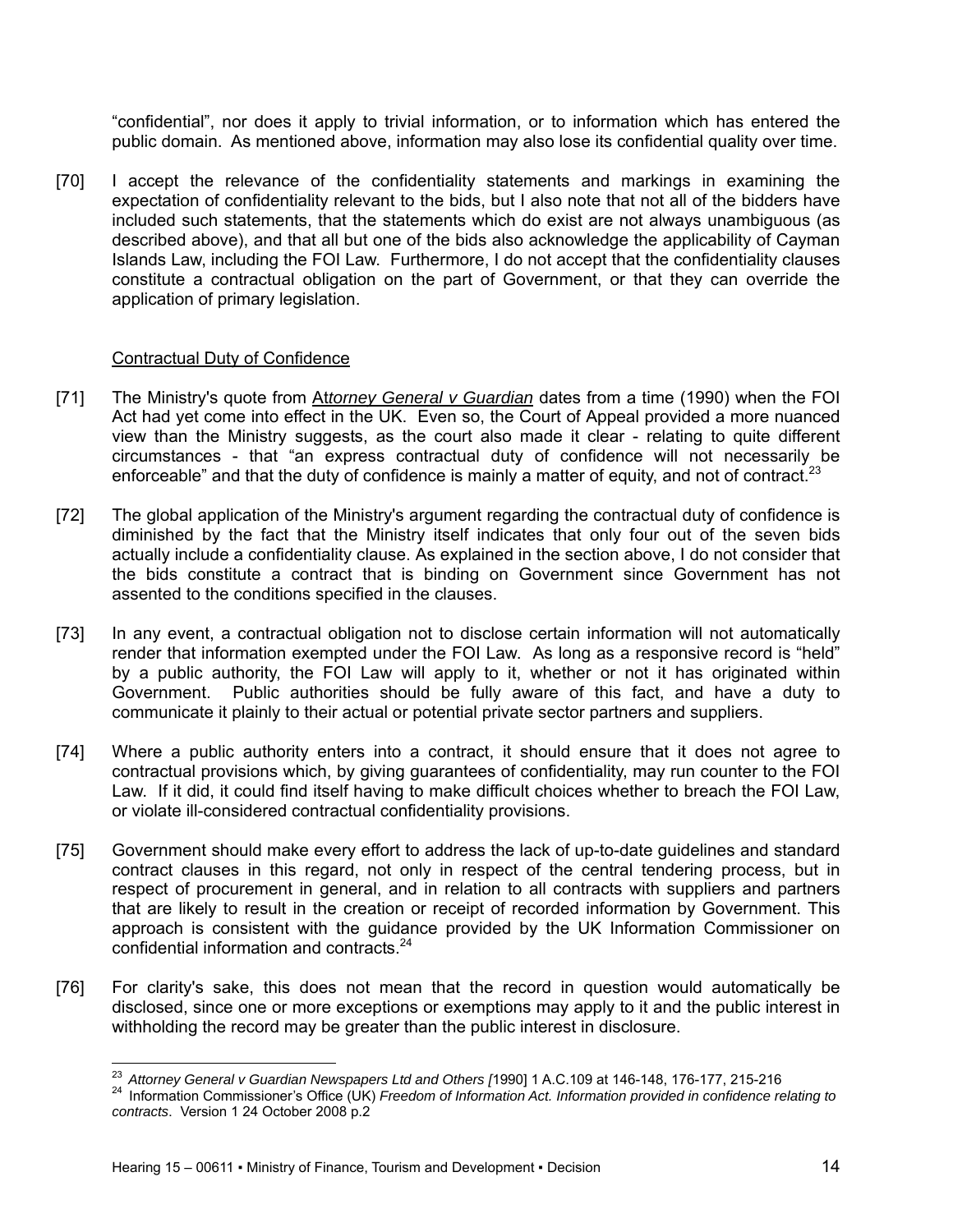# Equitable duty of confidence

### **Does the information itself have the necessary quality of confidence about it?**

- [77] According to guidance from the UK Ministry of Justice the term "necessary quality of confidence" means that "it must be information which is worthy of protection – someone must have an interest in the information being kept confidential."<sup>25</sup> The information cannot already be in the public domain or be trivial in nature. $26$
- [78] The content of the information in the responsive records submitted to Government by the seven bidders varies very little. It comprises tender details, including terms, conditions and fees relating to short term and long term debt financing, as requested in the tender, as well as information establishing the tendering company's credibility and financial standing. Both of these types of information are considered confidential and sensitive commercial information by the Ministry, the intervener and the three third parties who communicated their views to the Ministry.
	- **Was the information imparted in circumstances importing an obligation of confidence?**
- [79] The cumulative effect of the explicit wording of the Guidelines (however outdated), the explicit confidentiality statements and the marking of the pages as "confidential" in most of the actual bids, as well as the implicit belief of the bidders that the information would remain confidential are relevant factors in the assessment of the circumstances under which the information was imparted.
- [80] Although the Guidelines in their current form are inadequate to the task at hand, in that they do not sufficiently express the application of the FOI Law in respect of tenders submitted to Government, and the mere marking of a page as "confidential" does not make it so, there can be no doubt that all parties acted under the understanding that the responsive records would not be revealed to others, except in relation to the successful bid as specified in the Guidelines.

### **Would disclosure of the responsive record constitute an unauthorized use, to the detriment of the bidders?**

- [81] In contrast to recent court decisions relating to the application of the third part of the *Coco* test to individual privacy, the courts still require that detriment be shown in relation to commercial confidences.<sup>27</sup>
- [82] The Ministry, the Intervener, and the third parties have all expressed their views that disclosure of the responsive records would cause actual and/or future harm to Government and the bidders.
- [83] However, it is not sufficient merely to make general statements about the likelihood of harmful results, without providing actual detailed arguments as to what, why, how and when such

<sup>&</sup>lt;sup>25</sup> Ministry of Justice Freedom of Information Guidance op cit p. 6

<sup>&</sup>lt;sup>26</sup> Information Tribunal *S v Information Commissioner and the General Registry Office EA/2006/0030 9 May 2007*<br>paras 37 and 42 http://www.informationtribunal.gov.uk/DBFiles/Decision/i147/S.pdf;<br><sup>27</sup> Information Tribural

Information Tribunal The Higher Education Funding Council for England v ICO and Guardian News and Media Ltd. EA/2009/0036 13 January 2010 paras 40-41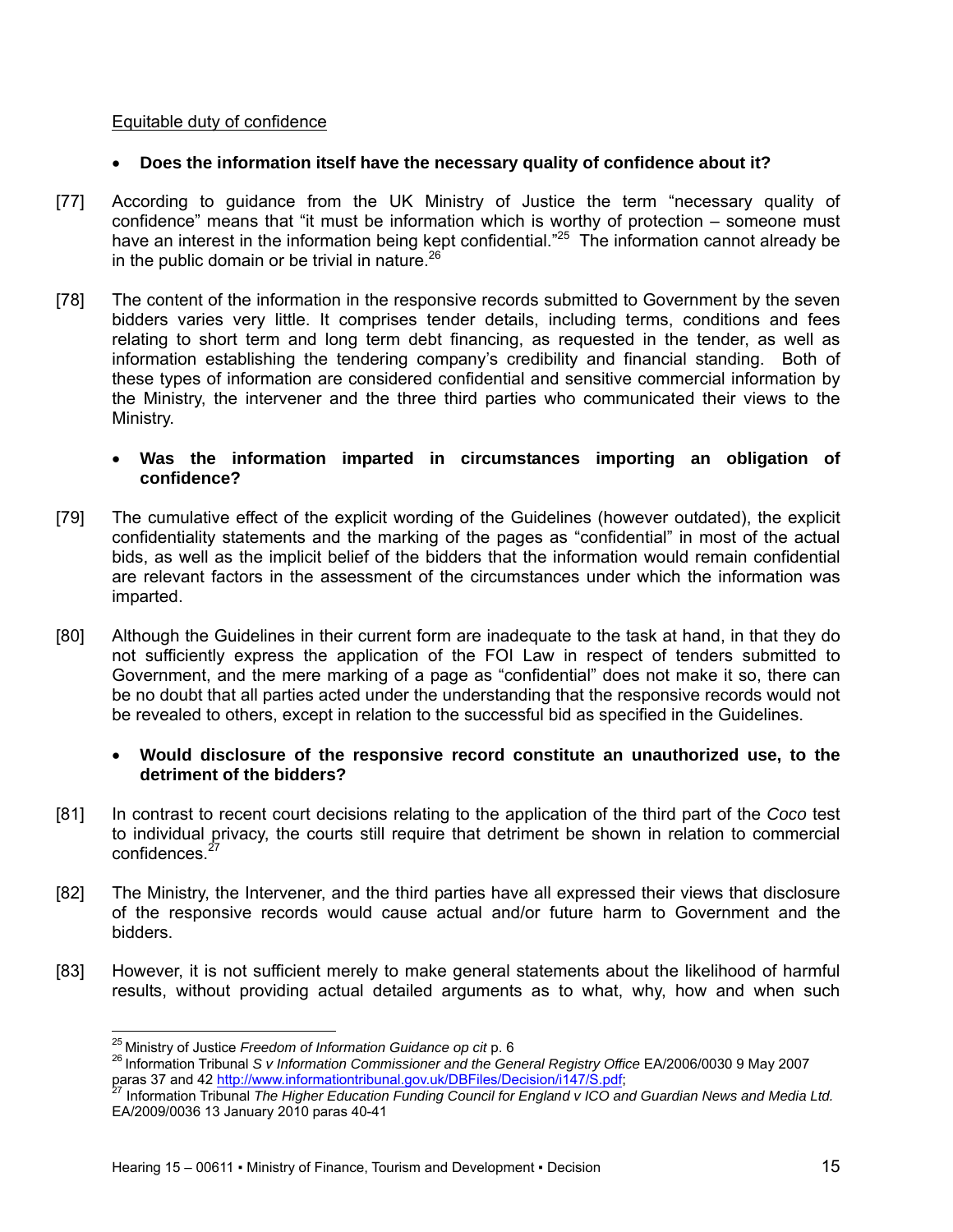detriment would follow. As the Irish Information Commissioner concluded in relation to pricing information in tenders:

while I accept the possibility that tender prices could be used to derive damaging information about a company's pricing strategy, I would expect any person objecting to price disclosure on this basis to explain exactly how this could occur.<sup>28</sup>

[84] Quoting from these sources, the Ministry essentially contends that the harm caused would be of a commercial nature, namely that disclosure would provide "insight into a company's competitiveness and financial performance", and give away the company's "basis for arriving at quote prices", so that "commercial loss and damage will arise". Furthermore, disclosure would:

> damage the business reputation to confidence that customers, suppliers or investors may have in the bidders; have a detrimental impact on the commercial revenue of the bidders; [and] weaken the position of the bidders in a competitive environment by revealing market-sensitive information or information of potential usefulness to competitors.

- [85] One of the third parties objects to the responsive record being disclosed to its competitors, stating that "if the…information were revealed it would be of financial benefit to the Bank's competitors… the disclosure of such commercially sensitive information would probably result in the Bank's operations being prejudicially and adversely affected."
- [86] Another third party states that:

the information is confidential and commercially sensitive and may impact our future bidding and/or benefit our competitors… [our] bids include sensitive pricing, technical and commercially sensitive information and intellectual property, which would be of interest and benefit to its competitors… the public disclosure of any tender information other than the bid pricing will affect our future willingness to participate in these processes.

[87] In turn, the Intervener explains that:

the Government often requires products and services which are innovative in their design and approach to a particular problem… [Government] frequently requests bidders to provide information on new technology or financial arrangement[s] which the bidders would have invested considerable time and effort in preparing…often time, those solutions have potential application in other jurisdictions and/or companies. Therefore, whilst a bidder may not be successful in winning a particular contract, one can appreciate that a bidder's future competitive advantage could be prejudiced if their potential solution to a problem was to be divulged to a potential competitor.

[88] In considering these various arguments it is clear to me that the information in the responsive records qualifies as having "the necessary quality of confidence about it"; that the tenders were communicated with an expectation of confidentiality, in circumstances importing an obligation of confidence. From the documents provided I can also see where disclosure would constitute an unauthorized use, to the detriment of the bidders.

 <sup>28</sup> Henry and the Office of Public Works No. 98188 [2001] IEIC 2 25 June 2001 para 35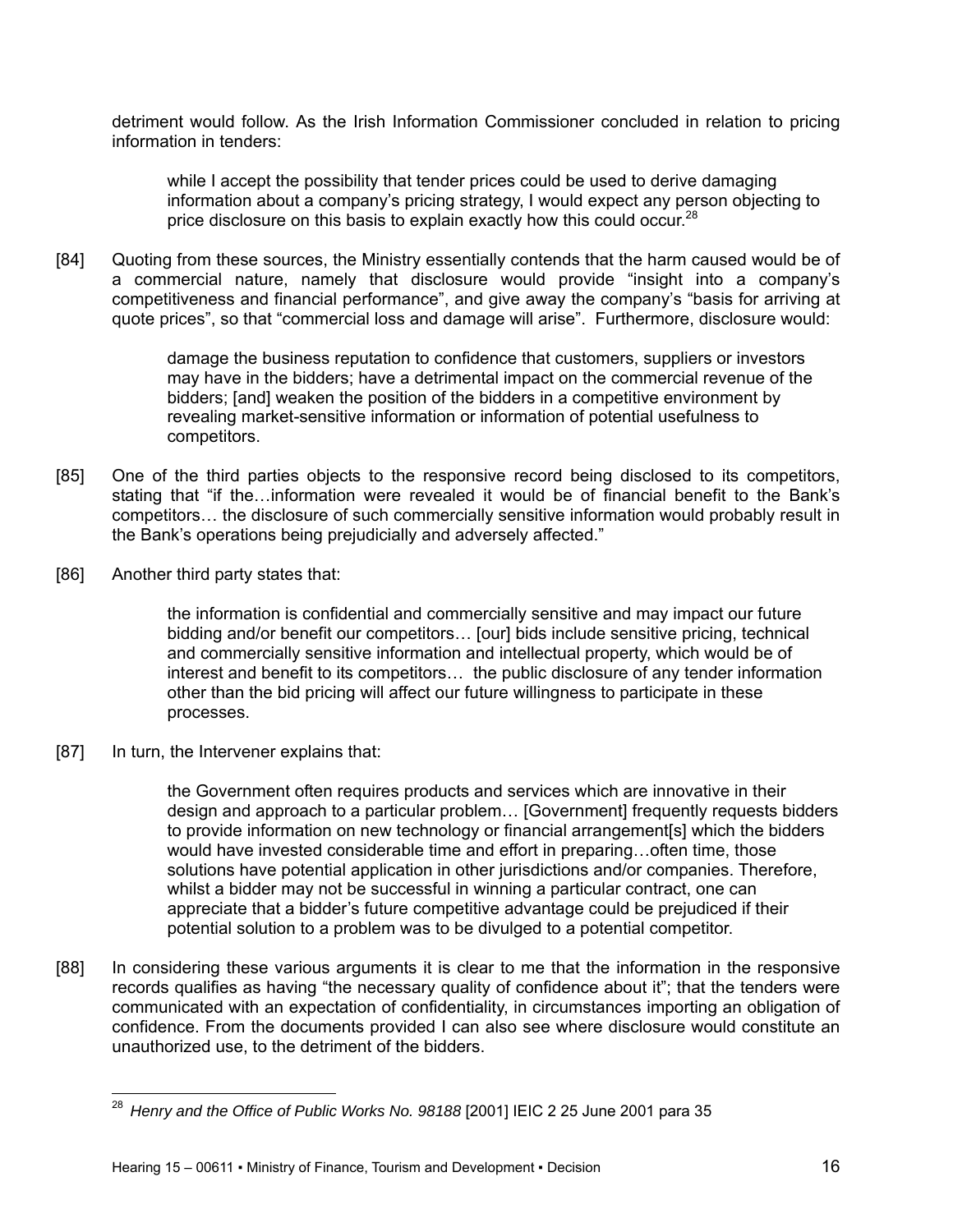[89] Consequently, I agree with the Ministry that the bidders have a reasonable expectation of confidence, and that the Ministry has a duty of confidence, in relation to the responsive records, and that an action in the courts would have a high likelihood of success.

### The Public Interest Test in Respect of Section 17(b)(i)

- [90] While section 26(1) of the FOI Law, which requires that access be granted if it is in the public interest does not apply to section 17(b)(i), the common law public interest test must still be applied, as discussed in paragraph [30] above. I agree with the Ministry's assertion that the common law public interest test differs from the public interest test under the FOI Law.
- [91] Section 6(5) provides that "where the factors in favour of disclosure and those favouring nondisclosure are equal, the doubt shall be resolved in favour of disclosure but subject to the public interest test prescribed under section 26". This slight bias in favour of disclosure is further enhanced by regulation 2 of the *Freedom of Information (General) Regulations 2008* (the "Regulations"), which lists a number of factors the mere presence of which, in conjunction with s.26(1), could be read as a further emphasis in favour of disclosure. However, the public interest defence to an action for breach of confidence under common law and equity is not so clearly defined in favour of disclosure.
- [92] In the parliamentary discussion of the parallel exemption in the UK FOI Act, the Lord Chancellor, Lord Falconer, in comparing the public interest test under FOI with the common law public interest test, stated, "I am sure that lawyers could fine tune the differences between the two tests but they are in substance sufficiently close.<sup>"29</sup> Nonetheless, while the public interest defence to an action for breach of confidence under common law and equity may not be clearly defined, there is no doubt that there is a strong public interest in maintaining confidentiality, when the duty arises, since *"*the duty of confidence..[is] not a matter of private but of public interest."30
- [93] This approach is corroborated by guidance from the UK's Information Commissioner on the application of the public interest test to the parallel exemption in the UK, as set out in paragraph [31] above:

It is important to note that this is not the public interest test required in the qualified exemptions of the FOIA; it is a consideration required by the development of the common law. There are no hard and fast rules, but the important thing to note is that the courts have taken the view that the grounds for breaching confidentiality must be valid and very strong. A duty of confidence should not be overridden lightly.<sup>31</sup>

[94] The Ministry's reliance on the *London Regional Transport* case is somewhat surprising since in it, the Court of Appeal did not agree with the trial judge's "exceptional case" standard for public interest in favour of disclosure, but rather found that

> the guiding principle is to preserve legitimate commercial confidentiality while enabling the general public... to be informed of serious criticism, from a responsible source, of the

 29 United Kingdom *Hansard* HL (Series 5) Vol.618, col. 416 and Vol. 617 col 928; quoted in Information Tribunal HEFCE v ICO op cit para 25 http://www.justice.gov.uk/downloads/guidance/freedom-and-rights/foi-exemption-s41.pdf<br><sup>30</sup> W v Egdell [1990] 1 All ER 835<br><sup>31</sup> Information Commissioner's Office (UK) Freedom of Information Act. A

*in confidence* Version 4 12 September 2008 pp.3-4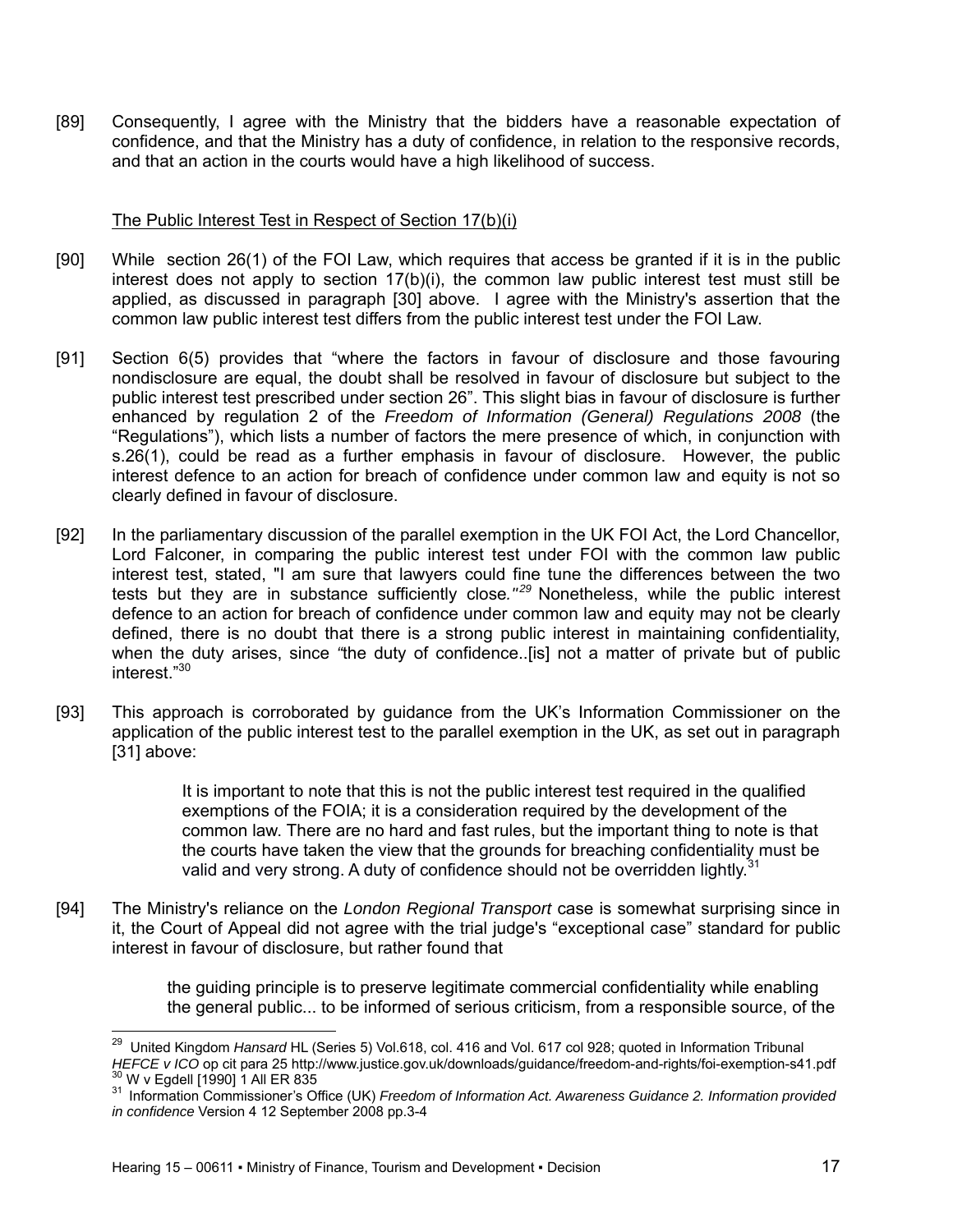value for money evaluation which is a crucial part of the [public private partnership]... that is a very important interest which... must go into the scales on proportionality.<sup>3</sup>

- [95] I take note of the applicable public interest factors in favour of disclosure presented by the Applicant above:
	- The question of long term Government financing documented in the responsive records has been in the public spotlight;
	- The question of Government financing raises important questions of Government accountability, value for money and due process;
	- The process that is documented by the responsive records was completed in April 2011 when the Government awarded the contract to a local bank, and there is no further reason why this information should remain protected;
	- Given that interest rates and conditions on the financial markets are constantly changing, the responsive record would not have a bearing on any future tender bids.
- [96] I add the following factors in favour of disclosure:
	- Disclosure would document the reasons for the decision to stop the tender process in question, and promote the accountability in relation to the decision taken by the Ministry;
	- Disclosure would promote the accountability of Government in relation to the public funds expended in embarking on the tendering process without reaching the intended outcome of identifying a successful bid
	- Disclosure would further confirm whether the public statements made in regard to the discontinuation of the tender were incomplete or misleading.
- [97] The Ministry acknowledges a number of general public interest factors in favour of disclosure, but also raised a number of factors in favour of withholding the responsive records, and believes the latter weigh heavier than the former. The factors against disclosure have been discussed above, and include:
	- The significant public interest in preserving confidences;
	- The public interest in ensuring that commercial interests are preserved;
	- Following similar circumstances in the Irish *Henry* case, the consideration that the bidding process was stopped and did not lead to the selection of a successful bidder, and therefore did not result in the expenditure of public monies, thereby removing the public interest in financial accountability from the equation;
	- The consideration that the disclosure of product and pricing information of unsuccessful bidders would not enhance the public interest in openness and accountability;

<sup>32</sup> *London Regional Transport v Mayor of London* [2001] EWCA Civ 1491, as quoted in Information Tribunal *Derry City Council v Information Commissioner* EA/2006/0014 11 December 2006 para 35(d)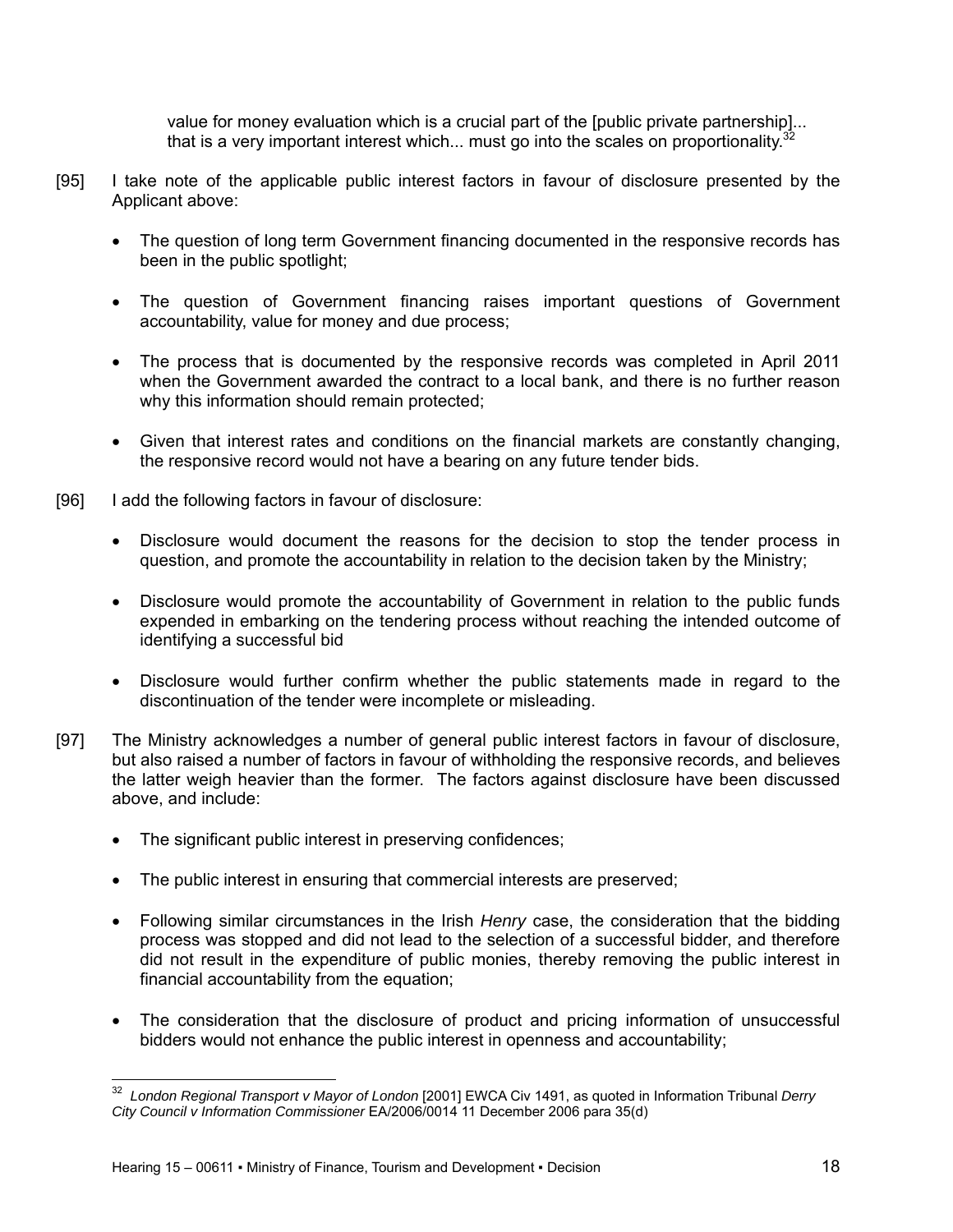- The public interest in ensuring that the disclosure would not add to the costs involved in making the offer for unsuccessful bidders, again following the Irish Commissioner in Henry;<sup>33</sup>
- [98] Having considered all these factors, I have reached the conclusion that the public interest does not require that the bids be disclosed.
- [99] I believe that the value of the Applicant's arguments relating to Government accountability and value for money are diminished by the fact that the bidding process was stopped without the identification of a successful bidder. In this regards, if there is any question about the appropriateness of this approach by Government, it is not likely that disclosure of the responsive records will shed any light on this question or increase Government's accountability in this regard (although the ESTAR report, which was not a formal part of the request might). As such, the financial impact on Government of these records and actions is very minor, and does not outweigh the important public interest in maintaining the confidentiality of the commercial information provided by the bidders under a clear and reasonable assumption of confidence.
- [100] I wish to make it clear that the great interest shown by the press, the community at large and, indeed, the Auditor General, in relation to the tendering process for Government financing would be a compelling argument in favour of disclosure, were it not that the first tender – i.e. the one under consideration in this Hearing - is quite marginal to the issues of accountability and due process at hand. It should be noted that these events occurred several months after the tender under consideration here was halted and a new tender offering was made. Under these circumstances I do not believe that the public interest in disclosure should override the public interest in withholding the bid documents in this case.
- [101] **Having balanced the public interest arguments in favour and against disclosure under section 17(b)(i) I find that the disclosure of the responsive records would constitute an actionable breach of confidence.**
- [102] **As I have already found that the exemption in section 17(b)(i) applies to the responsive records, there is no need for me to consider the application of sections 20(1)(d), 21(1)(a)(ii) and 21(1)(b) as set out in** *Issues Under Review* **above.**

# **F. FINDINGS AND DECISION**

Under section 43(1) of the *Freedom of Information Law, 2007*, I make the following findings and decision:

# **Findings:**

The responsive records in relation to "*Tender No. CTC MFT&D TSY 10-11 060, the list of all companies that bid, the date their bid was received, the respective bid offers and the final recommendations from the Central Tender Committee"* which have not yet been disclosed to the Applicant, are exempt under section 17(b)(i) of the FOI Law.

 <sup>33</sup>*Henry and the Office of Public Works No. 98188* [2001] IEIC 2 25 June 2001 para 56